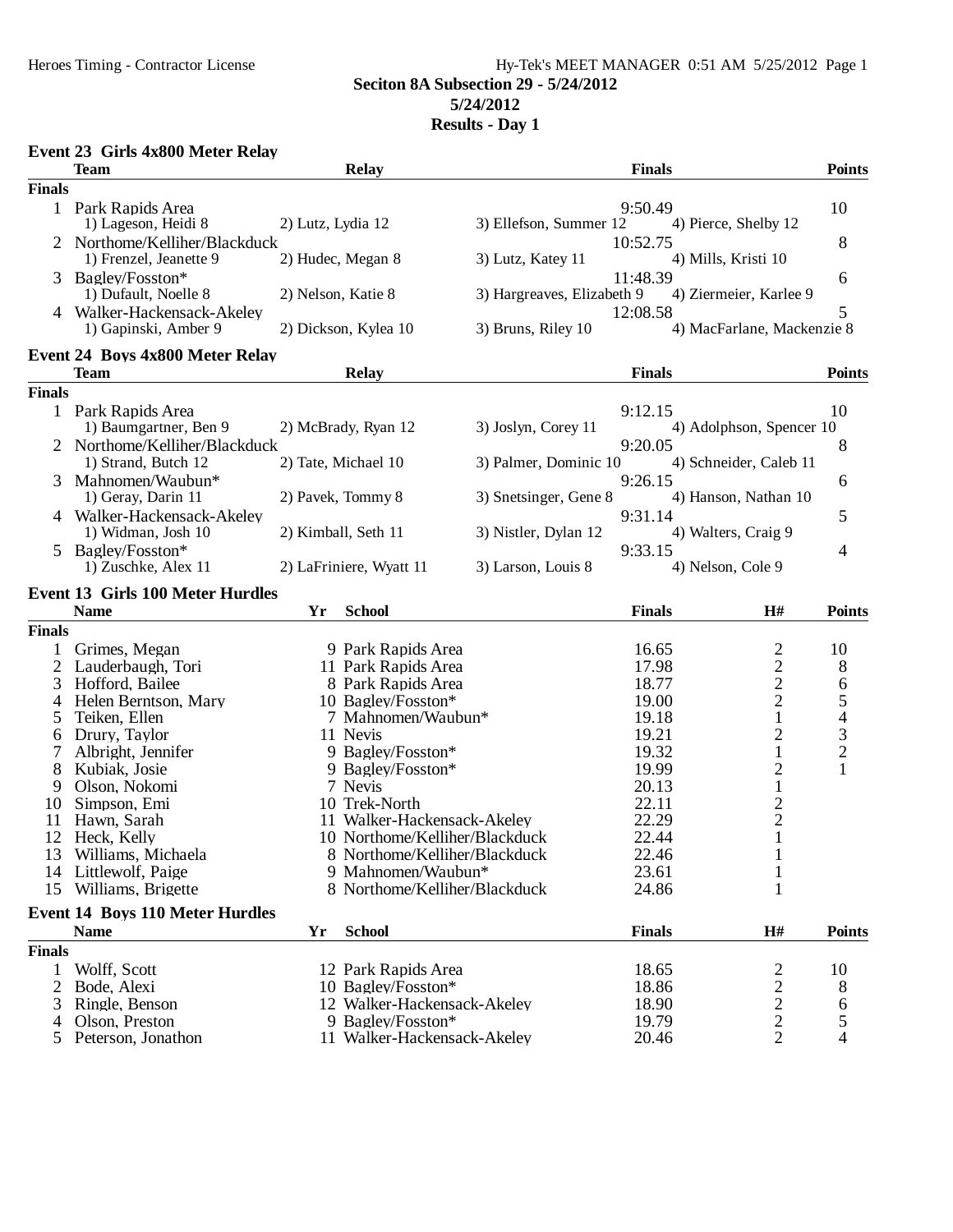|                | Finals  (Event 14 Boys 110 Meter Hurdles) |    |                                |               |                |                                            |
|----------------|-------------------------------------------|----|--------------------------------|---------------|----------------|--------------------------------------------|
|                | <b>Name</b>                               | Yr | <b>School</b>                  | <b>Finals</b> | H#             | <b>Points</b>                              |
|                | 6 Hughes, Tyler                           |    | 12 Northome/Kelliher/Blackduck | 20.63         | $\mathbf{2}$   | 3                                          |
| 7              | Schmid, Brandon                           |    | 11 Northome/Kelliher/Blackduck | 20.67         | $\overline{c}$ | $\overline{c}$                             |
| 8              | Degerness, Gage                           |    | 12 Mahnomen/Waubun*            | 20.98         | $\mathbf{1}$   | 1                                          |
| 9              | Tretbar, Cole                             |    | 12 Park Rapids Area            | 21.05         | $\mathbf{2}$   |                                            |
| 10             | Olson, Channing                           |    | 9 Mahnomen/Waubun*             | 21.43         | $\mathbf{1}$   |                                            |
|                | 11 Hoglund, Erick                         |    | 12 Walker-Hackensack-Akeley    | 21.61         | 1              |                                            |
|                | <b>Event 1 Girls 100 Meter Dash</b>       |    |                                |               |                |                                            |
|                | <b>Name</b>                               | Yr | <b>School</b>                  | <b>Finals</b> | H#             | <b>Points</b>                              |
| <b>Finals</b>  |                                           |    |                                |               |                |                                            |
| 1              | Vaudrin, Mady                             |    | 10 Park Rapids Area            | 13.38         | $\frac{3}{3}$  | 10                                         |
| $\overline{c}$ | Haverkamp, Lea                            |    | 11 Mahnomen/Waubun*            | 14.09         |                | 8                                          |
| 3              | Polley, Jenna                             |    | 12 Park Rapids Area            | 14.19         | 3              | 6                                          |
| 4              | Lucas, Madisyn                            |    | 7 Nevis                        | 14.32         | 3              | 5                                          |
| 5              | Merschman, Camille                        |    | 8 Bagley/Fosston*              | 14.41         | 3              |                                            |
| 6              | Cosca, Courtney                           |    | 11 Bagley/Fosston*             | 14.51         |                | $\begin{array}{c} 4 \\ 3 \\ 2 \end{array}$ |
| 7              | Jones, Carly                              |    | 8 Walker-Hackensack-Akeley     | 14.97         | 3332222222     |                                            |
| 8              | Campbell, Rainice                         |    | 7 Walker-Hackensack-Akeley     | 14.98         |                | $\mathbf{1}$                               |
| 9              | Hill, Paige                               |    | 8 Park Rapids Area             | 15.08         |                |                                            |
| 10             | Pohl, Brea                                |    | 7 Nevis                        | 15.16         |                |                                            |
| 11             | Warren, Haley                             |    | 8 Mahnomen/Waubun*             | 15.28         |                |                                            |
| 12             | Olson, Nokomi                             |    | 7 Nevis                        | 15.40         |                |                                            |
|                | Benson, Kali                              |    | 9 Trek-North                   | 15.47         |                |                                            |
| 13             |                                           |    |                                |               |                |                                            |
| 14             | Frenzel, Justine                          |    | 11 Northome/Kelliher/Blackduck | 15.55         |                |                                            |
| 15             | Molitor, Hannah                           |    | 8 Bagley/Fosston*              | 15.55         |                |                                            |
|                | 16 Eckdahl, Destiny                       |    | 10 Trek-North                  | 16.14         |                |                                            |
| 17             | Fanning, Morissa                          |    | Mahnomen/Waubun*               | 16.56         | $\mathbf{1}$   |                                            |
| 18             | Olafson, Tanyssa                          |    | 10 Northome/Kelliher/Blackduck | 17.34         | 1              |                                            |
| 19             | Stroeing, Sierra                          |    | 7 Northome/Kelliher/Blackduck  | 17.61         | 1              |                                            |
|                | <b>Event 2 Boys 100 Meter Dash</b>        |    |                                |               |                |                                            |
|                | <b>Name</b>                               | Yr | <b>School</b>                  | <b>Finals</b> | H#             | <b>Points</b>                              |
| <b>Finals</b>  |                                           |    |                                |               |                |                                            |
|                | Drury, Forrest                            |    | 12 Park Rapids Area            | 12.48         | $\overline{c}$ | 10                                         |
| $\overline{c}$ | Fritze, Brock                             |    | 12 Park Rapids Area            | 12.51         | 3              | 8                                          |
| 3              | Thorson, Logan                            |    | 10 Bagley/Fosston*             | 12.56         | 3              | 6                                          |
| 4              | Huckbody, Colin                           |    | 11 Nevis                       | 12.59         |                | 5                                          |
| 5              | Fjerstad, Dylan                           |    | 12 Bagley/Fosston*             | 12.59         | $\frac{3}{2}$  | 4                                          |
| 6              | Dennis, Chris                             |    | 12 Walker-Hackensack-Akeley    | 12.61         | $\overline{3}$ | 3                                          |
|                | Nordeen, Kory                             |    | 12 Walker-Hackensack-Akeley    | 12.71         | 3              | $\overline{c}$                             |
| 8              | Shimer, Dylan                             |    | 10 Walker-Hackensack-Akeley    | 12.72         | 3              | $\mathbf{1}$                               |
| 9              | Francis, John                             |    | 10 Mahnomen/Waubun*            | 12.82         |                |                                            |
| 10             | Olafson, Travis                           |    | 11 Northome/Kelliher/Blackduck | 12.84         |                |                                            |
| 11             | Gorder, Caleb                             |    | 10 Park Rapids Area            | 12.96         |                |                                            |
|                |                                           |    |                                |               |                |                                            |
| 12             | Kologi, Cody                              |    | 11 Mahnomen/Waubun*            | 13.00         | 233222         |                                            |
| 13             | Borud, Ari                                |    | 10 Bagley/Fosston*             | 13.07         |                |                                            |
| 14             | Reitan, Austin                            |    | 10 Mahnomen/Waubun*            | 13.27         |                |                                            |
| 15             | Miller, Kiefer                            |    | 8 Nevis                        | 13.30         |                |                                            |
| 16             | Wirkus, Arthur                            |    | 12 Northome/Kelliher/Blackduck | 13.64         | $\overline{c}$ |                                            |
| 17             | Thavis, Alan                              |    | 11 Trek-North                  | 14.40         | 1              |                                            |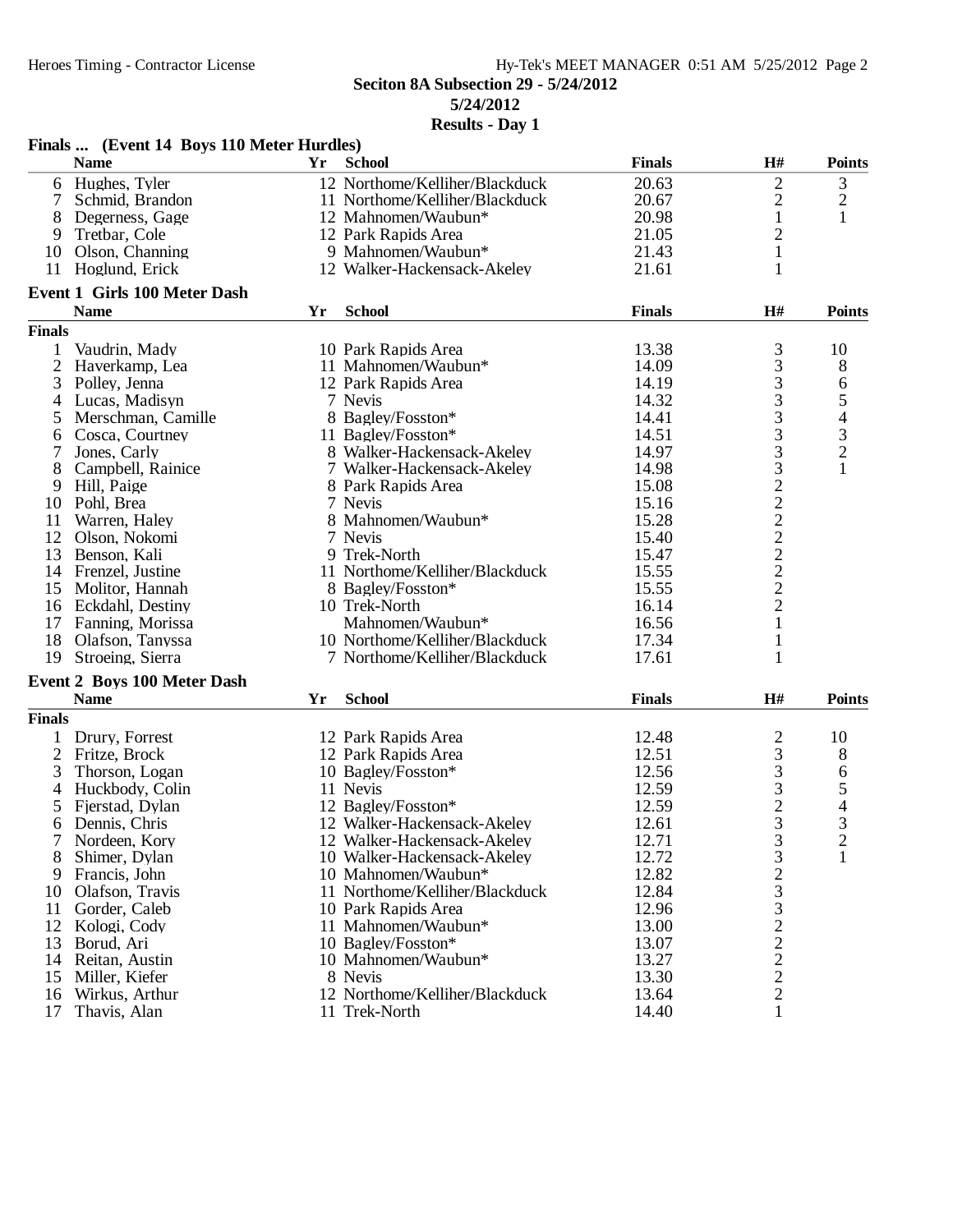### Heroes Timing - Contractor License Hy-Tek's MEET MANAGER 0:51 AM 5/25/2012 Page 3 **Seciton 8A Subsection 29 - 5/24/2012 5/24/2012**

|               | Finals  (Event 2 Boys 100 Meter Dash)               |                     |                                                |                          |                                   |        |                          |
|---------------|-----------------------------------------------------|---------------------|------------------------------------------------|--------------------------|-----------------------------------|--------|--------------------------|
|               | <b>Name</b>                                         | Yr                  | <b>School</b>                                  |                          | <b>Finals</b>                     | H#     | <b>Points</b>            |
| 18<br>19      | Weidenborner, Cyril<br>Nelson, Alex                 |                     | 11 Northome/Kelliher/Blackduck<br>8 Trek-North |                          | 14.72<br>14.84                    | 1<br>1 |                          |
|               | Event 19 Girls 4x200 Meter Relay                    |                     |                                                |                          |                                   |        |                          |
|               | <b>Team</b>                                         |                     | <b>Relay</b>                                   |                          | <b>Finals</b>                     |        | <b>Points</b>            |
| <b>Finals</b> |                                                     |                     |                                                |                          |                                   |        |                          |
|               | 1 Park Rapids Area<br>1) Harshman, Sarah 8          |                     | 2) Grimes, Megan 9                             | 3) Bateman, Grace 11     | 1:49.57<br>4) Vaudrin, Mady 10    |        | 10                       |
|               | 2 Bagley/Fosston*                                   |                     |                                                |                          | 1:51.47                           |        | 8                        |
|               | 1) Merschman, Camille 8<br>Walker-Hackensack-Akeley |                     | 2) George, Hayley 8                            | 3) Olson, Elizabeth 9    | 4) Balstad, Gina 9<br>1:52.31     |        | 6                        |
|               | 1) Kennedy, Brenna 12<br>4 Nevis                    |                     | 2) Anderson, Tara 12                           | 3) Knight, Sarah 12      | 4) Bruns, Hailey 9<br>1:55.90     |        | 5                        |
|               | 1) Anderson, Hannah 7                               |                     | 2) Lucas, Madisyn 7                            | 3) Walters, Jordan 10    | 4) Hanson, Riley 11               |        |                          |
| $\mathcal{F}$ | Northome/Kelliher/Blackduck                         |                     |                                                |                          | 2:06.09                           |        | 4                        |
|               | 1) Williams, Brigette 8                             | 2) Lutz, Katey 11   |                                                | 3) Fahey, Rachel 8       | 4) Grundmeier, Christina 8        |        |                          |
|               | 6 Mahnomen/Waubun*<br>1) West, Katie 9              | 2) Sauck, Alexis 9  |                                                | 3) Warren, Haley 8       | 2:08.32<br>4) Littlewolf, Paige 9 |        | 3                        |
|               | Event 20 Boys 4x200 Meter Relay                     |                     |                                                |                          |                                   |        |                          |
|               | <b>Team</b>                                         |                     | <b>Relay</b>                                   |                          | <b>Finals</b>                     |        | <b>Points</b>            |
| <b>Finals</b> |                                                     |                     |                                                |                          |                                   |        |                          |
|               | 1 Park Rapids Area<br>1) Fritze, Brock 12           |                     | 2) Drury, Forrest 12                           | 3) Goebel, Sam 12        | 1:38.59<br>4) Carlson, Austin 10  |        | 10                       |
| 2             | Nevis<br>1) Gustafson, Matt 12                      |                     | 2) Huckbody, Colin 11                          | 3) Bennett, Reed 10      | 1:39.51<br>4) Feder, Jordan 10    |        | 8                        |
| 3             | Northome/Kelliher/Blackduck                         |                     |                                                |                          | 1:40.79                           |        | 6                        |
|               | 1) Williams, Tristan 11                             |                     | 2) Hughes, Tyler 12                            | 3) Shaughnessy, Keith 11 | 4) Olafson, Travis 11             |        |                          |
|               | 4 Walker-Hackensack-Akeley                          |                     |                                                |                          | 1:41.24                           |        | 5                        |
|               | 1) Nordeen, Kory 12                                 | 2) Ovitt, Dustin 10 |                                                | 3) Hein, Zachary 10      | 4) Shimer, Dylan 10               |        |                          |
| 5.            | Bagley/Fosston*<br>1) Peterson, Landon 10           |                     | 2) Gabrelcik, Jared 10                         | 3) Olson, Preston 9      | 1:44.41<br>4) Fjerstad, Dylan 12  |        | 4                        |
|               | Mahnomen/Waubun*                                    |                     |                                                |                          | D <sub>Q</sub>                    |        |                          |
|               | 1) Francis, John 10                                 | 2) Kologi, Cody 11  |                                                | 3) Haugo, Trevor 10      | 4) Bjorge, Bob 10                 |        |                          |
|               | Event 9 Girls 1600 Meter Run                        |                     |                                                |                          |                                   |        |                          |
|               | <b>Name</b>                                         | Yr                  | <b>School</b>                                  |                          | <b>Finals</b>                     |        | <b>Points</b>            |
| <b>Finals</b> |                                                     |                     |                                                |                          |                                   |        |                          |
|               | 1 Lageson, Heidi                                    |                     | 8 Park Rapids Area                             |                          | 5:36.66                           |        | 10                       |
| 2             | Carlson, Marissa                                    |                     | 9 Bagley/Fosston*                              |                          | 5:44.86                           |        | 8                        |
| 3             | Mills, Kristi                                       |                     | 10 Northome/Kelliher/Blackduck                 |                          | 5:48.89                           |        | 6                        |
| 4             | Hamrin, Sarah                                       |                     | 8 Trek-North                                   |                          | 5:50.68                           |        | 5                        |
| 5             | Erickson, Katherine                                 |                     | 11 Park Rapids Area                            |                          | 6:15.48                           |        | $\overline{\mathcal{L}}$ |
| 6             | Hudec, Megan                                        |                     | 8 Northome/Kelliher/Blackduck                  |                          | 6:21.25                           |        | $\frac{3}{2}$            |
|               | Widman, Emily                                       |                     | 8 Walker-Hackensack-Akeley                     |                          | 6:38.79                           |        |                          |
| 8             | Gribben, Emma                                       |                     | 8 Walker-Hackensack-Akeley                     |                          | 6:52.20                           |        | 1                        |
| 9             | Duresky, Lindsey                                    |                     | 8 Northome/Kelliher/Blackduck                  |                          | 6:53.51                           |        |                          |
| 10            | Ziermeier, Karlee                                   |                     | 9 Bagley/Fosston*                              |                          | 6:59.45                           |        |                          |
| 11            | Flaherty, Megan                                     |                     | 10 Bagley/Fosston*                             |                          | 7:09.87                           |        |                          |
|               | 12 Monroe, Sierra                                   |                     | 7 Nevis                                        |                          | 7:17.50                           |        |                          |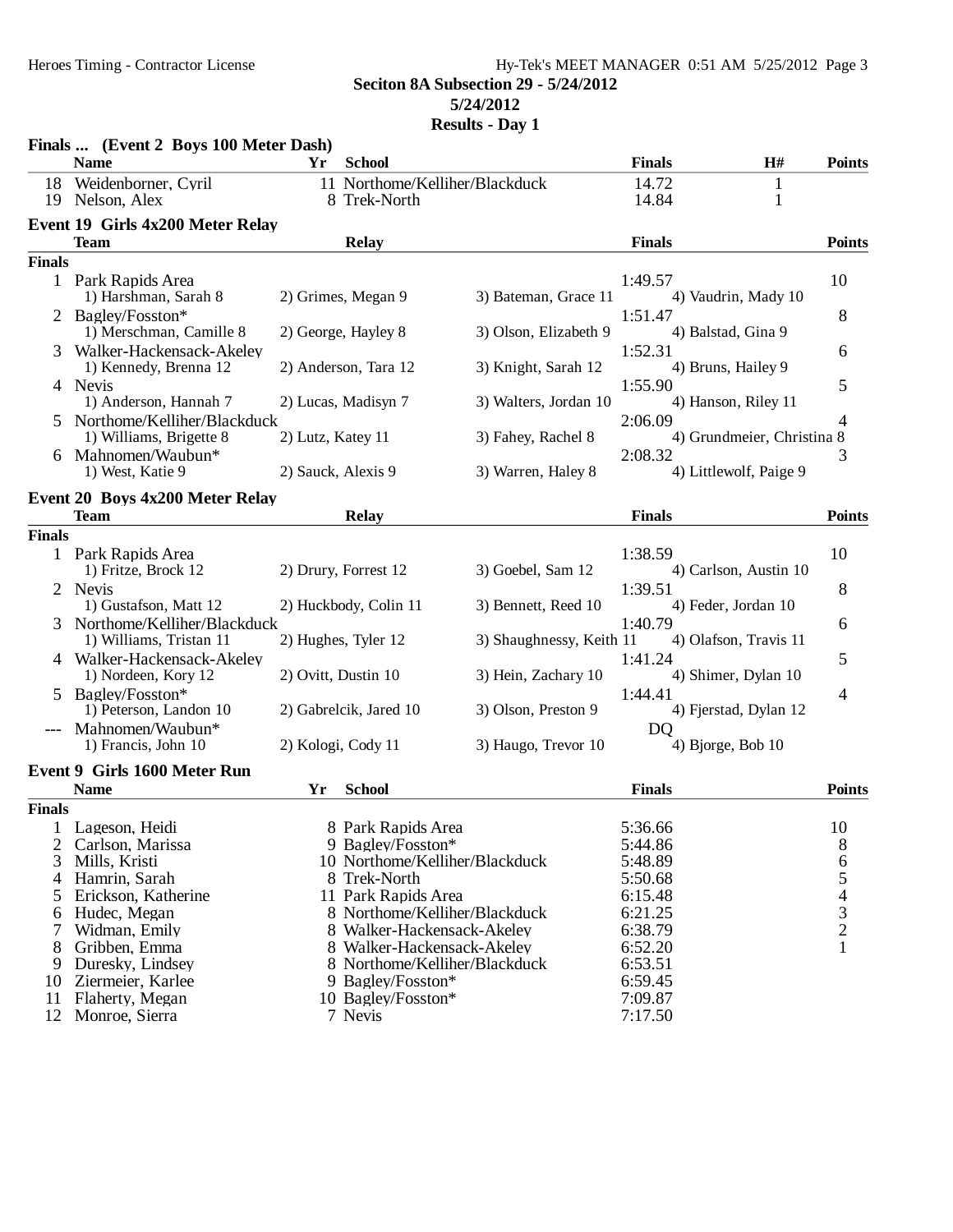# Heroes Timing - Contractor License Hy-Tek's MEET MANAGER 0:51 AM 5/25/2012 Page 4 **Seciton 8A Subsection 29 - 5/24/2012 5/24/2012**

### **Results - Day 1**

### **Event 10 Boys 1600 Meter Run**

|                | <b>Name</b>                             | Yr                 | <b>School</b>                  |                          | <b>Finals</b>          | <b>Points</b>                                   |
|----------------|-----------------------------------------|--------------------|--------------------------------|--------------------------|------------------------|-------------------------------------------------|
| <b>Finals</b>  |                                         |                    |                                |                          |                        |                                                 |
| $\mathbf{1}$   | Schuldt, Bryon                          |                    | 12 Nevis                       |                          | 4:48.77                | 10                                              |
| $\overline{2}$ | Overmyer, Isaac                         |                    | 9 Park Rapids Area             |                          | 4:51.74                | 8                                               |
| 3              | Davies, Wesley                          |                    | 11 Bagley/Fosston*             |                          | 4:57.61                |                                                 |
| 4              | Waggoner, Jacob                         |                    | 11 Park Rapids Area            |                          | 5:06.72                | $\begin{array}{c} 6 \\ 5 \end{array}$           |
| 5              | Widman, Josh                            |                    | 10 Walker-Hackensack-Akeley    |                          | 5:12.86                |                                                 |
| 6              | Strand, Butch                           |                    | 12 Northome/Kelliher/Blackduck |                          | 5:19.65                |                                                 |
| 7              | Walters, Craig                          |                    | 9 Walker-Hackensack-Akeley     |                          | 5:36.62                |                                                 |
| 8              | Palmer, Dominic                         |                    | 10 Northome/Kelliher/Blackduck |                          | 5:39.14                | $\begin{array}{c} 4 \\ 3 \\ 2 \\ 1 \end{array}$ |
| 9              | Schlichting, Cody                       |                    | 9 Trek-North                   |                          | 5:40.19                |                                                 |
| 10             | Bode, Roman                             |                    | 11 Bagley/Fosston*             |                          | 5:42.81                |                                                 |
| 11             | Kading, Ben                             |                    | 11 Park Rapids Area            |                          | 5:48.16                |                                                 |
| 12             | Bisek, Mike                             |                    | 8 Mahnomen/Waubun*             |                          | 5:58.60                |                                                 |
|                |                                         |                    |                                |                          |                        |                                                 |
| 13             | Eckstrom, Mort                          |                    | 7 Northome/Kelliher/Blackduck  |                          | 5:58.85                |                                                 |
| 14             | Wilson, Evan                            |                    | 12 Walker-Hackensack-Akeley    |                          | 6:03.35                |                                                 |
| 15             | Windom, Kyote                           |                    | 10 Cass Lake-Bena              |                          | 6:48.15                |                                                 |
|                | <b>Event 17 Girls 4x100 Meter Relay</b> |                    |                                |                          |                        |                                                 |
|                | <b>Team</b>                             |                    | <b>Relay</b>                   |                          | <b>Finals</b>          | <b>Points</b>                                   |
| <b>Finals</b>  |                                         |                    |                                |                          |                        |                                                 |
|                | 1 Park Rapids Area                      |                    |                                |                          | 52.45                  | 10                                              |
|                | 1) Harshman, Sarah 8                    |                    | 2) Polley, Jenna 12            | 3) Klingenberg, Emily 12 | 4) Vaudrin, Mady 10    |                                                 |
|                | Bagley/Fosston*                         |                    |                                |                          | 53.33                  | 8                                               |
|                | 1) Merschman, Camille 8                 |                    | 2) George, Hayley 8            | 3) Olson, Elizabeth 9    | 4) Balstad, Gina 9     |                                                 |
|                | Mahnomen/Waubun*                        |                    |                                |                          | 55.71                  | 6                                               |
|                | 1) Bly, Brianna 8                       | 2) Sauck, Alexis 9 |                                | 3) West, Katie 9         | 4) Haverkamp, Lea 11   |                                                 |
|                |                                         |                    |                                |                          |                        |                                                 |
|                | 4 Nevis                                 |                    |                                |                          | 55.79                  | 5                                               |
|                | 1) Anderson, Hannah 7                   |                    | 2) Olson, Nokomi 7             | 3) Pohl, Brea 7          | 4) Lucas, Madisyn 7    |                                                 |
|                | Walker-Hackensack-Akeley                |                    |                                |                          | 58.70                  | 4                                               |
|                | 1) Bruns, Riley 10                      | 2) Hawn, Sarah 11  |                                | 3) Jones, Carly 8        | 4) Campbell, Rainice 7 |                                                 |
|                | Northome/Kelliher/Blackduck             |                    |                                |                          | 59.83                  | 3                                               |
|                | 1) Frenzel, Justine 11                  | 2) Heck, Kelly 10  |                                | 3) Olafson, Tanyssa 10   | 4) Fahey, Rachel 8     |                                                 |
| 7              | Trek-North                              |                    |                                |                          | 1:03.56                | $\overline{2}$                                  |
|                | 1) Simpson, Emi 10                      | 2) Benson, Kali 9  |                                | 3) Eckdahl, Destiny 10   | 4) Eckdahl, Rebecca 9  |                                                 |
|                | Event 18 Boys 4x100 Meter Relay         |                    |                                |                          |                        |                                                 |
|                | <b>Team</b>                             |                    | Relay                          |                          | <b>Finals</b>          | <b>Points</b>                                   |
| <b>Finals</b>  |                                         |                    |                                |                          |                        |                                                 |
|                |                                         |                    |                                |                          |                        |                                                 |
|                | Walker-Hackensack-Akeley                |                    |                                | 3) Dennis, Chris 12      | 46.88                  | 10                                              |
|                | 1) Shimer, Dylan 10                     |                    | 2) Nordeen, Kory 12            |                          | 4) Ovitt, Dustin 10    |                                                 |
|                | Bagley/Fosston*                         |                    |                                |                          | 48.13                  | 8                                               |
|                | 1) Peterson, Landon 10                  | 2) Cage, Walker 8  |                                | 3) Fjerstad, Dylan 12    | 4) Thorson, Logan 10   |                                                 |
| 3              | Northome/Kelliher/Blackduck             |                    |                                |                          | 49.18                  | 6                                               |
|                | 1) Schmid, Brandon 11                   |                    | 2) Hughes, Tyler 12            | 3) Williams, Tristan 11  | 4) Olafson, Travis 11  |                                                 |
|                | 4 Mahnomen/Waubun*                      |                    |                                |                          | 49.24                  | 5                                               |
|                | 1) Reitan, Austin 10                    |                    | 2) Haugo, Trevor 10            | 3) Bjorge, Bob 10        | 4) Handyside, Kal 10   |                                                 |
| 5              | Trek-North                              |                    |                                |                          | 57.63                  | 4                                               |
|                | 1) Thavis, Alan 11                      |                    | 2) Holman, Sebastian 10        | 3) Nelson, Alex 8        | 4) Schlichting, Cody 9 |                                                 |
| ---            | Park Rapids Area                        |                    |                                |                          | DQ                     |                                                 |
|                | 1) Tretbar, Cole 12                     |                    | 2) Mcpherson, Noah 10          | 3) Goebel, Sam 12        | 4) Gorder, Caleb 10    |                                                 |
|                |                                         |                    |                                |                          |                        |                                                 |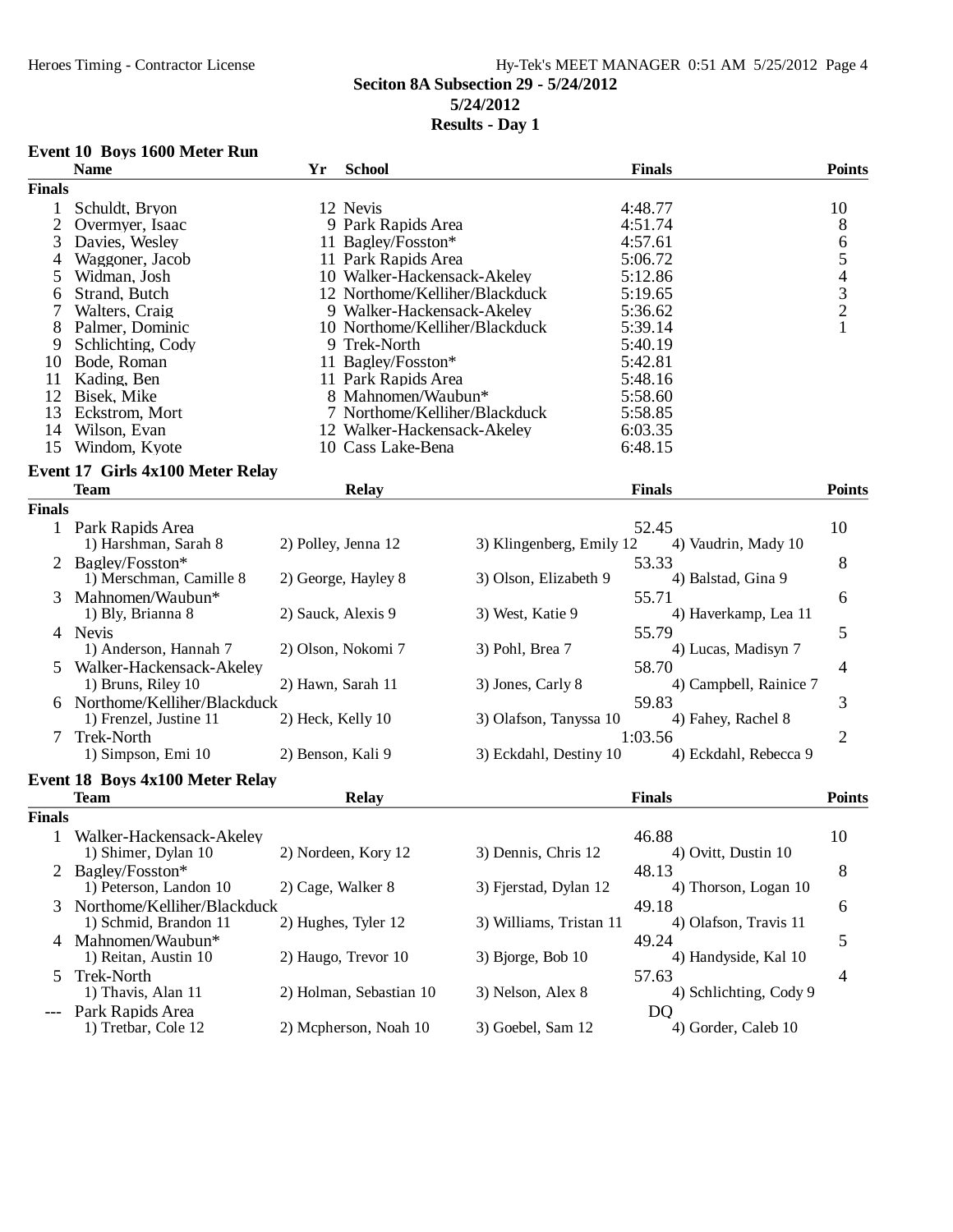## Heroes Timing - Contractor License Hy-Tek's MEET MANAGER 0:51 AM 5/25/2012 Page 5 **Seciton 8A Subsection 29 - 5/24/2012 5/24/2012**

## **Results - Day 1**

### **Event 5 Girls 400 Meter Dash**

|                | <b>Name</b>                             | Yr | <b>School</b>                  | <b>Finals</b> | H#                                         | <b>Points</b>            |
|----------------|-----------------------------------------|----|--------------------------------|---------------|--------------------------------------------|--------------------------|
| <b>Finals</b>  |                                         |    |                                |               |                                            |                          |
| 1              | Ellefson, Summer                        |    | 12 Park Rapids Area            | 1:01.29       |                                            | 10                       |
| $\overline{2}$ | Kennedy, Brenna                         |    | 12 Walker-Hackensack-Akeley    | 1:02.13       |                                            | 8                        |
| 3              | Hanson, Riley                           |    | 11 Nevis                       | 1:02.20       | 222222222                                  | 6                        |
| 4              | Carlson, Marissa                        |    | 9 Bagley/Fosston*              | 1:03.83       |                                            | $\mathfrak s$            |
| 5              | Bly, Brianna                            |    | 8 Mahnomen/Waubun*             | 1:04.50       |                                            | $\overline{\mathcal{L}}$ |
| 6              | Frenzel, Jeanette                       |    | 9 Northome/Kelliher/Blackduck  | 1:04.62       |                                            |                          |
| 7              | Pemberton, Mercedes                     |    | 8 Bagley/Fosston*              | 1:06.38       |                                            | $\frac{3}{2}$            |
| 8              | Overmyer, Ellery                        |    | 7 Park Rapids Area             | 1:06.89       |                                            | $\mathbf{1}$             |
| 9              | Huschle, Jamie                          |    | 8 Bagley/Fosston*              | 1:07.44       | $\mathbf{1}$                               |                          |
| 10             | Olson, Marissa                          |    | 9 Walker-Hackensack-Akeley     | 1:10.86       | 1                                          |                          |
| 11             | Johnson, Maya                           |    | 8 Park Rapids Area             | 1:11.06       | 1                                          |                          |
|                | 12 Pearsall, Paula                      |    | 10 Northome/Kelliher/Blackduck | 1:11.70       |                                            |                          |
| 13             |                                         |    | 9 Trek-North                   | 1:13.18       | 1<br>1                                     |                          |
|                | Eckdahl, Rebecca                        |    |                                |               |                                            |                          |
|                | 14 West, Katie                          |    | 9 Mahnomen/Waubun*             | 1:18.40       | 1                                          |                          |
| 15             | Ahrendt, Cambria                        |    | 10 Nevis                       | 1:19.96       | 1                                          |                          |
|                | <b>Event 6 Boys 400 Meter Dash</b>      |    |                                |               |                                            |                          |
|                | <b>Name</b>                             | Yr | <b>School</b>                  | <b>Finals</b> | H#                                         | <b>Points</b>            |
| <b>Finals</b>  |                                         |    |                                |               |                                            |                          |
|                | Carlson, Austin                         |    | 10 Park Rapids Area            | 52.61         | $\mathfrak{Z}$                             | 10                       |
| $\overline{2}$ | Shaughnessy, Keith                      |    | 11 Northome/Kelliher/Blackduck | 54.00         | 3                                          | 8                        |
| 3              | Fritze, Brock                           |    | 12 Park Rapids Area            | 55.90         |                                            | 6                        |
| 4              | Nihgaat, Toby                           |    | 9 Walker-Hackensack-Akeley     | 56.42         |                                            | 5                        |
| 5              | Ginos, Caleb                            |    | 11 Walker-Hackensack-Akeley    | 57.78         | 333323222232                               | $\overline{\mathcal{A}}$ |
| 6              | Pavek, Tommy                            |    | 8 Mahnomen/Waubun*             | 58.29         |                                            | $\mathfrak{Z}$           |
| 7              | Cage, Walker                            |    | 8 Bagley/Fosston*              | 58.31         |                                            | $\overline{2}$           |
|                |                                         |    |                                |               |                                            | $\mathbf{1}$             |
| 8              | Breitweser, Tyler                       |    | 9 Park Rapids Area             | 1:00.02       |                                            |                          |
| 9              | Larson, Louis                           |    | 8 Bagley/Fosston*              | 1:00.30       |                                            |                          |
|                | 10 Head, Brenin                         |    | 10 Northome/Kelliher/Blackduck | 1:00.35       |                                            |                          |
| 11             | Miller, Zach                            |    | 10 Nevis                       | 1:00.89       |                                            |                          |
| 12             | Krebsbach, Trevor                       |    | 10 Mahnomen/Waubun*            | 1:02.59       |                                            |                          |
| 13             | Francis, Kurtis                         |    | 9 Mahnomen/Waubun*             | 1:02.76       |                                            |                          |
|                | 14 Paul, Daniel                         |    | 11 Walker-Hackensack-Akeley    | 1:03.12       |                                            |                          |
| 15             | Paulson, Erik                           |    | 10 Bagley/Fosston*             | 1:03.56       |                                            |                          |
| 16             | Holman, Sebastian                       |    | 10 Trek-North                  | 1:07.71       | $\mathbf{1}$                               |                          |
| 17             | DeWulf, Clayton                         |    | 8 Nevis                        | 1:07.76       | $\mathbf{1}$                               |                          |
| 18             | Dinh, Justin                            |    | 9 Nevis                        | 1:16.97       | $\mathbf{1}$                               |                          |
|                | <b>Event 15 Girls 300 Meter Hurdles</b> |    |                                |               |                                            |                          |
|                | <b>Name</b>                             |    | Yr School                      | <b>Finals</b> | $\mathbf{H}^{\#}$                          | Points                   |
|                |                                         |    |                                |               |                                            |                          |
| <b>Finals</b>  |                                         |    |                                |               |                                            |                          |
| 1              | Bateman, Grace                          |    | 11 Park Rapids Area            | 49.03         | 2                                          | 10                       |
| 2              | Anderson, Tara                          |    | 12 Walker-Hackensack-Akeley    | 50.33         | $\begin{array}{c} 2 \\ 2 \\ 2 \end{array}$ | 8                        |
| 3              | Rittgers, Justine                       |    | 10 Park Rapids Area            | 53.06         |                                            | 6                        |
| 4              | Drury, Taylor                           |    | 11 Nevis                       | 55.67         |                                            | 5                        |
| 5              | Helen Berntson, Mary                    |    | 10 Bagley/Fosston*             | 56.63         |                                            |                          |
| 6              | Kubiak, Josie                           |    | 9 Bagley/Fosston*              | 59.57         | $\mathbf{1}$                               | $\mathfrak{Z}$           |
| 7              | Wolff, Bria                             |    | 9 Park Rapids Area             | 1:00.18       | $\overline{2}$                             | $\overline{2}$           |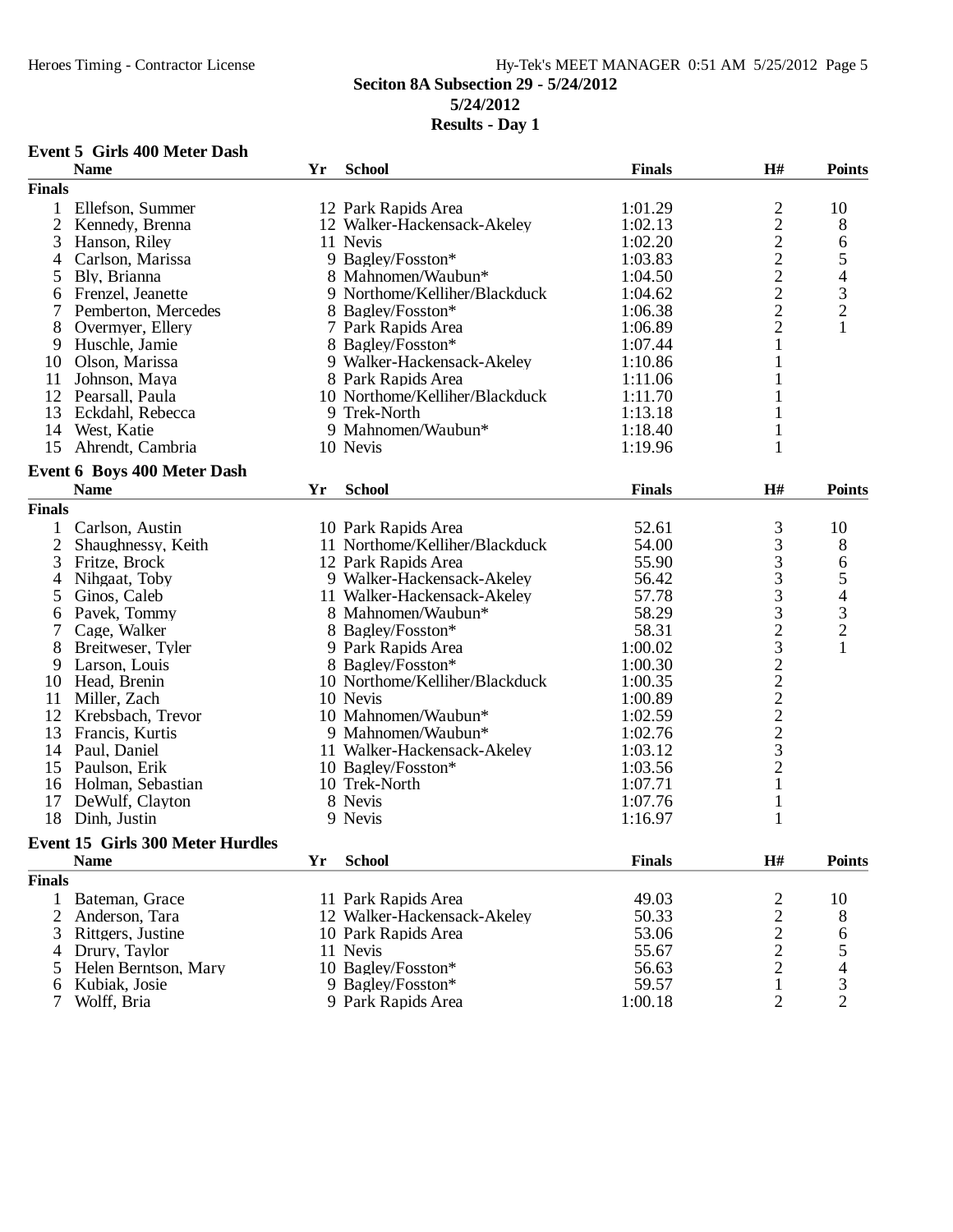| H#<br><b>Name</b><br><b>School</b><br><b>Finals</b><br>Yr<br>8<br>Frenzel, Justine<br>11 Northome/Kelliher/Blackduck<br>1:01.47<br>$\mathbf{1}$<br>1<br>$\overline{c}$<br>9<br>Syverson, Hailey<br>11 Bagley/Fosston*<br>1:01.47<br>$\mathbf{1}$<br>8 Northome/Kelliher/Blackduck<br>1:01.59<br>10 Williams, Michaela<br>$\overline{c}$<br>10 Trek-North<br>1:02.15<br>11 Eckdahl, Destiny<br>8 Northome/Kelliher/Blackduck<br>12 Lievsay, Shadow<br>1:06.86<br>$\mathbf{1}$<br>Event 16 Boys 300 Meter Hurdles<br><b>Name</b><br>Yr<br><b>School</b><br><b>Finals</b><br>H#<br><b>Finals</b><br>$\overline{c}$<br>Wolff, Scott<br>12 Park Rapids Area<br>45.18<br>10<br>1<br>$\overline{c}$<br>2<br>11 Northome/Kelliher/Blackduck<br>48.42<br>8<br>Schmid, Brandon<br>$\overline{c}$<br>6<br>9 Mahnomen/Waubun*<br>3<br>Olson, Channing<br>50.19<br>$\overline{c}$<br>5<br>Peterson, Jonathon<br>11 Walker-Hackensack-Akeley<br>50.60<br>4<br>$\overline{\mathcal{L}}$<br>1<br>Degerness, Gage<br>12 Mahnomen/Waubun*<br>51.63<br>5<br>$\frac{3}{2}$<br>$\overline{c}$<br>10 Bagley/Fosston*<br>52.13<br>Bode, Alexi<br>6<br>$\overline{2}$<br>Goebel, Sam<br>12 Park Rapids Area<br>52.80<br>$\mathbf{1}$<br>8<br>9 Park Rapids Area<br>1<br>Tretbar, Zach<br>53.41<br>$\overline{c}$<br><b>DNF</b><br>Ringle, Benson<br>12 Walker-Hackensack-Akeley<br><b>Event 7 Girls 800 Meter Run</b><br><b>Name</b><br><b>School</b><br><b>Finals</b><br><b>Points</b><br>Yr | Finals  (Event 15 Girls 300 Meter Hurdles) |  |  |               |
|-----------------------------------------------------------------------------------------------------------------------------------------------------------------------------------------------------------------------------------------------------------------------------------------------------------------------------------------------------------------------------------------------------------------------------------------------------------------------------------------------------------------------------------------------------------------------------------------------------------------------------------------------------------------------------------------------------------------------------------------------------------------------------------------------------------------------------------------------------------------------------------------------------------------------------------------------------------------------------------------------------------------------------------------------------------------------------------------------------------------------------------------------------------------------------------------------------------------------------------------------------------------------------------------------------------------------------------------------------------------------------------------------------------------------------------------------------------------------|--------------------------------------------|--|--|---------------|
|                                                                                                                                                                                                                                                                                                                                                                                                                                                                                                                                                                                                                                                                                                                                                                                                                                                                                                                                                                                                                                                                                                                                                                                                                                                                                                                                                                                                                                                                       |                                            |  |  | <b>Points</b> |
|                                                                                                                                                                                                                                                                                                                                                                                                                                                                                                                                                                                                                                                                                                                                                                                                                                                                                                                                                                                                                                                                                                                                                                                                                                                                                                                                                                                                                                                                       |                                            |  |  |               |
|                                                                                                                                                                                                                                                                                                                                                                                                                                                                                                                                                                                                                                                                                                                                                                                                                                                                                                                                                                                                                                                                                                                                                                                                                                                                                                                                                                                                                                                                       |                                            |  |  |               |
|                                                                                                                                                                                                                                                                                                                                                                                                                                                                                                                                                                                                                                                                                                                                                                                                                                                                                                                                                                                                                                                                                                                                                                                                                                                                                                                                                                                                                                                                       |                                            |  |  |               |
|                                                                                                                                                                                                                                                                                                                                                                                                                                                                                                                                                                                                                                                                                                                                                                                                                                                                                                                                                                                                                                                                                                                                                                                                                                                                                                                                                                                                                                                                       |                                            |  |  |               |
|                                                                                                                                                                                                                                                                                                                                                                                                                                                                                                                                                                                                                                                                                                                                                                                                                                                                                                                                                                                                                                                                                                                                                                                                                                                                                                                                                                                                                                                                       |                                            |  |  |               |
|                                                                                                                                                                                                                                                                                                                                                                                                                                                                                                                                                                                                                                                                                                                                                                                                                                                                                                                                                                                                                                                                                                                                                                                                                                                                                                                                                                                                                                                                       |                                            |  |  |               |
|                                                                                                                                                                                                                                                                                                                                                                                                                                                                                                                                                                                                                                                                                                                                                                                                                                                                                                                                                                                                                                                                                                                                                                                                                                                                                                                                                                                                                                                                       |                                            |  |  | <b>Points</b> |
|                                                                                                                                                                                                                                                                                                                                                                                                                                                                                                                                                                                                                                                                                                                                                                                                                                                                                                                                                                                                                                                                                                                                                                                                                                                                                                                                                                                                                                                                       |                                            |  |  |               |
|                                                                                                                                                                                                                                                                                                                                                                                                                                                                                                                                                                                                                                                                                                                                                                                                                                                                                                                                                                                                                                                                                                                                                                                                                                                                                                                                                                                                                                                                       |                                            |  |  |               |
|                                                                                                                                                                                                                                                                                                                                                                                                                                                                                                                                                                                                                                                                                                                                                                                                                                                                                                                                                                                                                                                                                                                                                                                                                                                                                                                                                                                                                                                                       |                                            |  |  |               |
|                                                                                                                                                                                                                                                                                                                                                                                                                                                                                                                                                                                                                                                                                                                                                                                                                                                                                                                                                                                                                                                                                                                                                                                                                                                                                                                                                                                                                                                                       |                                            |  |  |               |
|                                                                                                                                                                                                                                                                                                                                                                                                                                                                                                                                                                                                                                                                                                                                                                                                                                                                                                                                                                                                                                                                                                                                                                                                                                                                                                                                                                                                                                                                       |                                            |  |  |               |
|                                                                                                                                                                                                                                                                                                                                                                                                                                                                                                                                                                                                                                                                                                                                                                                                                                                                                                                                                                                                                                                                                                                                                                                                                                                                                                                                                                                                                                                                       |                                            |  |  |               |
|                                                                                                                                                                                                                                                                                                                                                                                                                                                                                                                                                                                                                                                                                                                                                                                                                                                                                                                                                                                                                                                                                                                                                                                                                                                                                                                                                                                                                                                                       |                                            |  |  |               |
|                                                                                                                                                                                                                                                                                                                                                                                                                                                                                                                                                                                                                                                                                                                                                                                                                                                                                                                                                                                                                                                                                                                                                                                                                                                                                                                                                                                                                                                                       |                                            |  |  |               |
|                                                                                                                                                                                                                                                                                                                                                                                                                                                                                                                                                                                                                                                                                                                                                                                                                                                                                                                                                                                                                                                                                                                                                                                                                                                                                                                                                                                                                                                                       |                                            |  |  |               |
|                                                                                                                                                                                                                                                                                                                                                                                                                                                                                                                                                                                                                                                                                                                                                                                                                                                                                                                                                                                                                                                                                                                                                                                                                                                                                                                                                                                                                                                                       |                                            |  |  |               |
|                                                                                                                                                                                                                                                                                                                                                                                                                                                                                                                                                                                                                                                                                                                                                                                                                                                                                                                                                                                                                                                                                                                                                                                                                                                                                                                                                                                                                                                                       |                                            |  |  |               |
|                                                                                                                                                                                                                                                                                                                                                                                                                                                                                                                                                                                                                                                                                                                                                                                                                                                                                                                                                                                                                                                                                                                                                                                                                                                                                                                                                                                                                                                                       |                                            |  |  |               |
|                                                                                                                                                                                                                                                                                                                                                                                                                                                                                                                                                                                                                                                                                                                                                                                                                                                                                                                                                                                                                                                                                                                                                                                                                                                                                                                                                                                                                                                                       |                                            |  |  |               |
| <b>Finals</b>                                                                                                                                                                                                                                                                                                                                                                                                                                                                                                                                                                                                                                                                                                                                                                                                                                                                                                                                                                                                                                                                                                                                                                                                                                                                                                                                                                                                                                                         |                                            |  |  |               |
| Pierce, Shelby<br>12 Park Rapids Area<br>2:31.27<br>10<br>$\mathbf{1}$                                                                                                                                                                                                                                                                                                                                                                                                                                                                                                                                                                                                                                                                                                                                                                                                                                                                                                                                                                                                                                                                                                                                                                                                                                                                                                                                                                                                |                                            |  |  |               |
| $\overline{2}$<br>8 Park Rapids Area<br>2:37.04<br>8<br>Otterness, Tayah                                                                                                                                                                                                                                                                                                                                                                                                                                                                                                                                                                                                                                                                                                                                                                                                                                                                                                                                                                                                                                                                                                                                                                                                                                                                                                                                                                                              |                                            |  |  |               |
| 65432<br>3<br>Teiken, Ellen<br>7 Mahnomen/Waubun*<br>2:45.75                                                                                                                                                                                                                                                                                                                                                                                                                                                                                                                                                                                                                                                                                                                                                                                                                                                                                                                                                                                                                                                                                                                                                                                                                                                                                                                                                                                                          |                                            |  |  |               |
| 10 Nevis<br>Schuldt, Dianna<br>2:46.47<br>4                                                                                                                                                                                                                                                                                                                                                                                                                                                                                                                                                                                                                                                                                                                                                                                                                                                                                                                                                                                                                                                                                                                                                                                                                                                                                                                                                                                                                           |                                            |  |  |               |
| 7 Park Rapids Area<br>2:50.00<br>Steffel, Madison<br>5                                                                                                                                                                                                                                                                                                                                                                                                                                                                                                                                                                                                                                                                                                                                                                                                                                                                                                                                                                                                                                                                                                                                                                                                                                                                                                                                                                                                                |                                            |  |  |               |
| 2:50.62<br>9 Bagley/Fosston*<br>6<br>Kuznetsov, Zoia                                                                                                                                                                                                                                                                                                                                                                                                                                                                                                                                                                                                                                                                                                                                                                                                                                                                                                                                                                                                                                                                                                                                                                                                                                                                                                                                                                                                                  |                                            |  |  |               |
| 2:50.76<br>7<br>Gapinski, Amber<br>9 Walker-Hackensack-Akeley                                                                                                                                                                                                                                                                                                                                                                                                                                                                                                                                                                                                                                                                                                                                                                                                                                                                                                                                                                                                                                                                                                                                                                                                                                                                                                                                                                                                         |                                            |  |  |               |
| $\mathbf{1}$<br>8<br>MacFarlane, Mackenzie<br>8 Walker-Hackensack-Akeley<br>2:58.97                                                                                                                                                                                                                                                                                                                                                                                                                                                                                                                                                                                                                                                                                                                                                                                                                                                                                                                                                                                                                                                                                                                                                                                                                                                                                                                                                                                   |                                            |  |  |               |
| 9<br>Mooney, Cielo<br>7 Nevis<br>3:00.05                                                                                                                                                                                                                                                                                                                                                                                                                                                                                                                                                                                                                                                                                                                                                                                                                                                                                                                                                                                                                                                                                                                                                                                                                                                                                                                                                                                                                              |                                            |  |  |               |
| 8 Northome/Kelliher/Blackduck<br>Fahey, Rachel<br>3:01.89<br>10                                                                                                                                                                                                                                                                                                                                                                                                                                                                                                                                                                                                                                                                                                                                                                                                                                                                                                                                                                                                                                                                                                                                                                                                                                                                                                                                                                                                       |                                            |  |  |               |
| 7 Bagley/Fosston*<br>3:12.12<br>11<br>Shaver, Courtney                                                                                                                                                                                                                                                                                                                                                                                                                                                                                                                                                                                                                                                                                                                                                                                                                                                                                                                                                                                                                                                                                                                                                                                                                                                                                                                                                                                                                |                                            |  |  |               |
| 12<br>3:21.93<br>Murray, Kelsie<br>9 Northome/Kelliher/Blackduck                                                                                                                                                                                                                                                                                                                                                                                                                                                                                                                                                                                                                                                                                                                                                                                                                                                                                                                                                                                                                                                                                                                                                                                                                                                                                                                                                                                                      |                                            |  |  |               |
| <b>Event 8 Boys 800 Meter Run</b>                                                                                                                                                                                                                                                                                                                                                                                                                                                                                                                                                                                                                                                                                                                                                                                                                                                                                                                                                                                                                                                                                                                                                                                                                                                                                                                                                                                                                                     |                                            |  |  |               |
| <b>Name</b><br><b>Yr</b><br><b>School</b><br><b>Finals</b><br>H#                                                                                                                                                                                                                                                                                                                                                                                                                                                                                                                                                                                                                                                                                                                                                                                                                                                                                                                                                                                                                                                                                                                                                                                                                                                                                                                                                                                                      |                                            |  |  | <b>Points</b> |
| <b>Finals</b>                                                                                                                                                                                                                                                                                                                                                                                                                                                                                                                                                                                                                                                                                                                                                                                                                                                                                                                                                                                                                                                                                                                                                                                                                                                                                                                                                                                                                                                         |                                            |  |  |               |
| 2<br>Gustafson, Matt<br>12 Nevis<br>2:07.49<br>10<br>$\mathbf{1}$                                                                                                                                                                                                                                                                                                                                                                                                                                                                                                                                                                                                                                                                                                                                                                                                                                                                                                                                                                                                                                                                                                                                                                                                                                                                                                                                                                                                     |                                            |  |  |               |
| 11 Northome/Kelliher/Blackduck<br>2<br>Schneider, Caleb<br>2:09.65<br>2<br>8                                                                                                                                                                                                                                                                                                                                                                                                                                                                                                                                                                                                                                                                                                                                                                                                                                                                                                                                                                                                                                                                                                                                                                                                                                                                                                                                                                                          |                                            |  |  |               |
| 3<br>11 Mahnomen/Waubun*<br>2:14.11<br>Geray, Darin                                                                                                                                                                                                                                                                                                                                                                                                                                                                                                                                                                                                                                                                                                                                                                                                                                                                                                                                                                                                                                                                                                                                                                                                                                                                                                                                                                                                                   |                                            |  |  |               |
| $\frac{2}{2}$<br>$\begin{array}{c} 6 \\ 5 \end{array}$<br>2:15.43<br>4<br>Nihgaat, Toby<br>9 Walker-Hackensack-Akeley                                                                                                                                                                                                                                                                                                                                                                                                                                                                                                                                                                                                                                                                                                                                                                                                                                                                                                                                                                                                                                                                                                                                                                                                                                                                                                                                                 |                                            |  |  |               |
| 2:15.92<br>5<br>Baumgartner, Ben<br>9 Park Rapids Area                                                                                                                                                                                                                                                                                                                                                                                                                                                                                                                                                                                                                                                                                                                                                                                                                                                                                                                                                                                                                                                                                                                                                                                                                                                                                                                                                                                                                |                                            |  |  |               |
| $\frac{2}{2}$<br>$\begin{array}{c} 4 \\ 3 \\ 2 \end{array}$<br>12 Park Rapids Area<br>2:17.59<br>6 McBrady, Ryan                                                                                                                                                                                                                                                                                                                                                                                                                                                                                                                                                                                                                                                                                                                                                                                                                                                                                                                                                                                                                                                                                                                                                                                                                                                                                                                                                      |                                            |  |  |               |
| $\overline{2}$<br>2:19.29<br>Joslyn, Corey<br>11 Park Rapids Area<br>7                                                                                                                                                                                                                                                                                                                                                                                                                                                                                                                                                                                                                                                                                                                                                                                                                                                                                                                                                                                                                                                                                                                                                                                                                                                                                                                                                                                                |                                            |  |  |               |
| $\mathbf{1}$<br>11 Bagley/Fosston*<br>2:25.89<br>8<br>LaFriniere, Wyatt<br>1                                                                                                                                                                                                                                                                                                                                                                                                                                                                                                                                                                                                                                                                                                                                                                                                                                                                                                                                                                                                                                                                                                                                                                                                                                                                                                                                                                                          |                                            |  |  |               |
| 9 Walker-Hackensack-Akeley<br>2:28.82<br>9<br>Walters, Craig<br>$\mathbf{1}$                                                                                                                                                                                                                                                                                                                                                                                                                                                                                                                                                                                                                                                                                                                                                                                                                                                                                                                                                                                                                                                                                                                                                                                                                                                                                                                                                                                          |                                            |  |  |               |
| 8 Mahnomen/Waubun*<br>2:29.20<br>$\mathbf{1}$<br>Snetsinger, Gene<br>10                                                                                                                                                                                                                                                                                                                                                                                                                                                                                                                                                                                                                                                                                                                                                                                                                                                                                                                                                                                                                                                                                                                                                                                                                                                                                                                                                                                               |                                            |  |  |               |
| 2:29.87<br>$\overline{\mathbf{c}}$<br>11<br>Zuschke, Alex<br>11 Bagley/Fosston*                                                                                                                                                                                                                                                                                                                                                                                                                                                                                                                                                                                                                                                                                                                                                                                                                                                                                                                                                                                                                                                                                                                                                                                                                                                                                                                                                                                       |                                            |  |  |               |
| 2:30.36<br>12<br>Kennedy, Conner<br>9 Walker-Hackensack-Akeley<br>1                                                                                                                                                                                                                                                                                                                                                                                                                                                                                                                                                                                                                                                                                                                                                                                                                                                                                                                                                                                                                                                                                                                                                                                                                                                                                                                                                                                                   |                                            |  |  |               |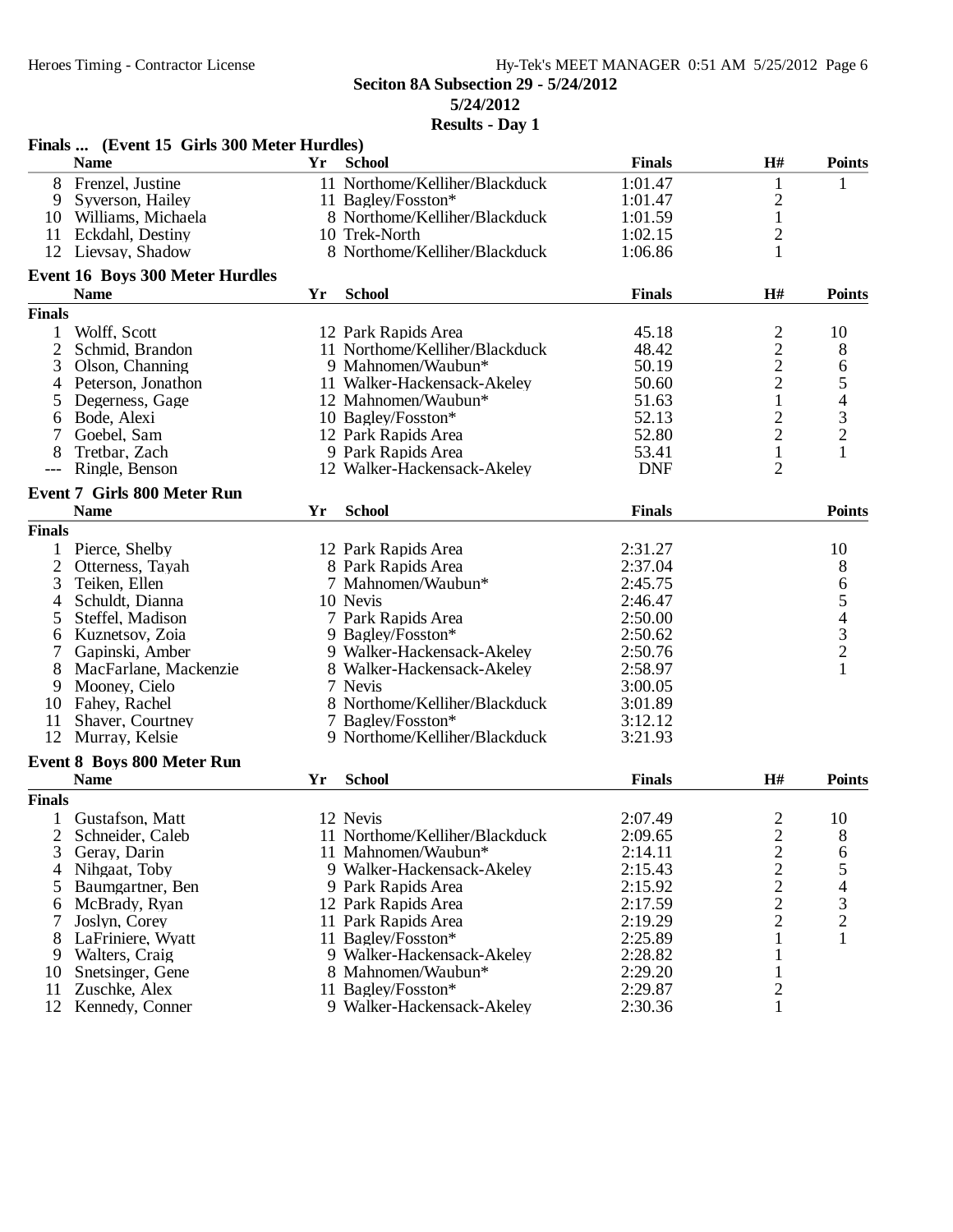#### Heroes Timing - Contractor License Hy-Tek's MEET MANAGER 0:51 AM 5/25/2012 Page 7 **Seciton 8A Subsection 29 - 5/24/2012 5/24/2012 Results - Day 1**

|               | Finals  (Event 8 Boys 800 Meter Run)              |    |                                |               |                                            |                                |
|---------------|---------------------------------------------------|----|--------------------------------|---------------|--------------------------------------------|--------------------------------|
|               | <b>Name</b>                                       | Yr | <b>School</b>                  | <b>Finals</b> | H#                                         | <b>Points</b>                  |
|               | 13 Nelson, Cole                                   |    | 9 Bagley/Fosston*              | 2:39.43       | $\mathbf{1}$                               |                                |
|               | 14 Holman, Sebastian                              |    | 10 Trek-North                  | 2:44.06       | 1                                          |                                |
|               | <b>Event 3 Girls 200 Meter Dash</b>               |    |                                |               |                                            |                                |
|               | <b>Name</b>                                       | Yr | <b>School</b>                  | <b>Finals</b> | H#                                         | <b>Points</b>                  |
| <b>Finals</b> |                                                   |    |                                |               |                                            |                                |
| 1             | Olson, Elizabeth                                  |    | 9 Bagley/Fosston*              | 28.35         | 3                                          | 10                             |
| 2             | Mueller, Abby                                     |    | 8 Park Rapids Area             | 28.88         | 3                                          | 8                              |
| 3             | Harshman, Sarah                                   |    | 8 Park Rapids Area             | 29.25         |                                            | 6                              |
| 4             | Bly, Brianna                                      |    | 8 Mahnomen/Waubun*             | 29.33         | $\frac{3}{3}$                              |                                |
| 5             | Balstad, Gina                                     |    | 9 Bagley/Fosston*              | 29.72         |                                            | 54321                          |
| 6             | Bruns, Hailey                                     |    | 9 Walker-Hackensack-Akeley     | 29.81         | $\frac{3}{3}$                              |                                |
| 7             | Walters, Jordan                                   |    | 10 Nevis                       | 30.09         |                                            |                                |
| 8             | Bowe, Kalpana                                     |    | 7 Walker-Hackensack-Akeley     | 31.19         | 3222322                                    |                                |
| 9             | Byman, Jordan                                     |    | 11 Park Rapids Area            | 31.26         |                                            |                                |
| 10            | Albright, Jennifer                                |    | 9 Bagley/Fosston*              | 31.39         |                                            |                                |
| 11            | Haverkamp, Lea                                    |    | 11 Mahnomen/Waubun*            | 31.49         |                                            |                                |
| 12            | Anderson, Hannah                                  |    | 7 Nevis                        | 31.61         |                                            |                                |
| 13            | Drury, Karly                                      |    | <b>Nevis</b>                   | 31.61         |                                            |                                |
| 14            | Fanning, Morissa                                  |    | Mahnomen/Waubun*               | 35.17         |                                            |                                |
| 15            | Williams, Brigette                                |    | 8 Northome/Kelliher/Blackduck  | 36.37         | $\overline{c}$                             |                                |
| 16            | Olson, Mailie                                     |    | 10 Northome/Kelliher/Blackduck | 36.41         | $\mathbf 1$                                |                                |
| 17            | Stroeing, Sierra                                  |    | 7 Northome/Kelliher/Blackduck  | 37.03         | 1                                          |                                |
|               |                                                   |    |                                |               |                                            |                                |
|               | <b>Event 4 Boys 200 Meter Dash</b><br><b>Name</b> | Yr | <b>School</b>                  | <b>Finals</b> | H#                                         | <b>Points</b>                  |
| <b>Finals</b> |                                                   |    |                                |               |                                            |                                |
|               | Carlson, Austin                                   |    | 10 Park Rapids Area            | 24.61         | 3                                          | 10                             |
| 2             | Feder, Jordan                                     |    | 10 Nevis                       | 25.14         | 3                                          | 8                              |
|               |                                                   |    |                                |               |                                            |                                |
|               |                                                   |    |                                |               |                                            |                                |
| 3             | Ovitt, Dustin                                     |    | 10 Walker-Hackensack-Akeley    | 25.22         | 3                                          | 6                              |
| 4             | Thorson, Logan                                    |    | 10 Bagley/Fosston*             | 25.43         |                                            |                                |
| 5             | Drury, Forrest                                    |    | 12 Park Rapids Area            | 25.94         |                                            |                                |
| 6             | Dennis, Chris                                     |    | 12 Walker-Hackensack-Akeley    | 26.09         | $\frac{2}{3}$                              |                                |
| 7             | Gorder, Caleb                                     |    | 10 Park Rapids Area            | 26.28         |                                            | $\frac{5}{4}$<br>$\frac{3}{2}$ |
| 8             | Huckbody, Colin                                   |    | 11 Nevis                       | 26.40         | $\frac{2}{3}$                              | $\mathbf{1}$                   |
| 9             | Haugo, Trevor                                     |    | 10 Mahnomen/Waubun*            | 26.48         |                                            |                                |
| 10            | Francis, John                                     |    | 10 Mahnomen/Waubun*            | 26.62         |                                            |                                |
| 11            | Anderson, Jared                                   |    | 8 Walker-Hackensack-Akeley     | 26.64         |                                            |                                |
| 12            | Cage, Walker                                      |    | 8 Bagley/Fosston*              | 26.86         | $\begin{array}{c} 3 \\ 3 \\ 2 \end{array}$ |                                |
|               | 13 Bennett, Reed                                  |    | 10 Nevis                       | 27.42         | $\overline{\mathbf{c}}$                    |                                |
| 14            | Gabrelcik, Jared                                  |    | 10 Bagley/Fosston*             | 29.45         | $\overline{c}$                             |                                |
| 15            | Wirkus, Arthur                                    |    | 12 Northome/Kelliher/Blackduck | 29.53         |                                            |                                |
| 16            | Thavis, Alan                                      |    | 11 Trek-North                  | 30.54         | $\mathbf{1}$                               |                                |
| 17            | Favela, Larry                                     |    | 7 Northome/Kelliher/Blackduck  | 33.13         | 1                                          |                                |
|               | Event 11 Girls 3200 Meter Run                     |    |                                |               |                                            |                                |
|               | <b>Name</b>                                       | Yr | <b>School</b>                  | <b>Finals</b> |                                            | <b>Points</b>                  |
| <b>Finals</b> | Lutz, Lydia                                       |    | 12 Park Rapids Area            | 11:28.71      |                                            | 10                             |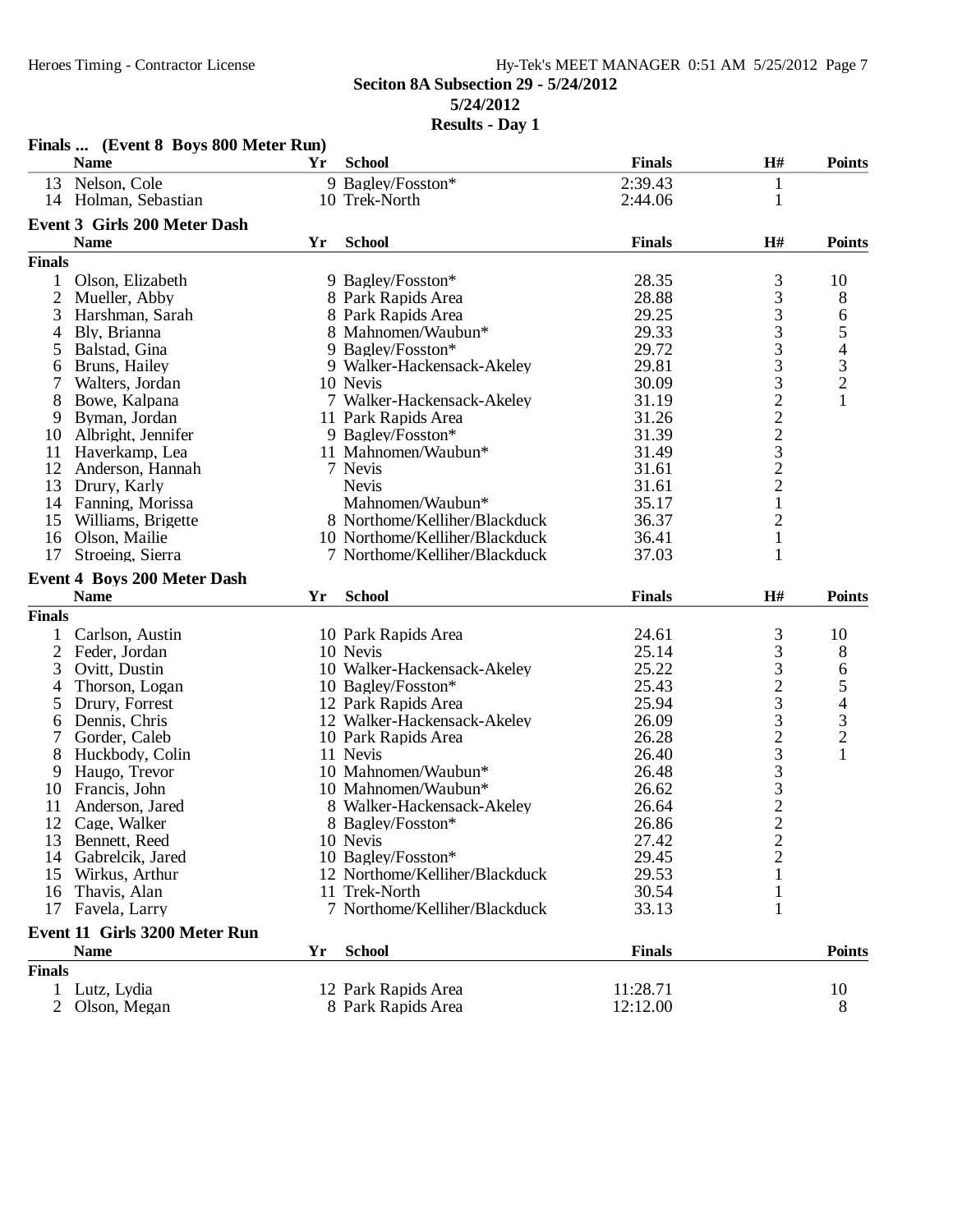|                | Finals  (Event 11 Girls 3200 Meter Run) |                    |                                | wwww<br>mu y             |                          |                                            |
|----------------|-----------------------------------------|--------------------|--------------------------------|--------------------------|--------------------------|--------------------------------------------|
|                | <b>Name</b>                             | Yr                 | <b>School</b>                  |                          | <b>Finals</b>            | <b>Points</b>                              |
| 3              | Hamrin, Sarah                           |                    | 8 Trek-North                   |                          | 12:56.28                 | 6                                          |
| 4              | Widman, Emily                           |                    | 8 Walker-Hackensack-Akeley     |                          | 14:09.08                 | 5                                          |
| 5              | Pearsall, Paula                         |                    | 10 Northome/Kelliher/Blackduck |                          | 14:21.83                 |                                            |
| 6              | Peterson, Abigail                       |                    | 7 Walker-Hackensack-Akeley     |                          | 15:03.08                 | $\begin{array}{c} 4 \\ 3 \\ 2 \end{array}$ |
|                | Dickson, Kylea                          |                    | 10 Walker-Hackensack-Akeley    |                          | 15:05.33                 |                                            |
| 8              | Flaherty, Megan                         |                    | 10 Bagley/Fosston*             |                          | 15:06.26                 | $\mathbf{1}$                               |
| 9              | Kuznetsov, Toni                         |                    | 7 Bagley/Fosston*              |                          | 15:28.03                 |                                            |
| 10             | Fulton, Lily                            |                    | 9 Trek-North                   |                          | 15:50.20                 |                                            |
| 11             | Simpson, Jill                           |                    | 11 Park Rapids Area            |                          | 16:03.10                 |                                            |
|                | Event 12 Boys 3200 Meter Run            |                    |                                |                          |                          |                                            |
|                | <b>Name</b>                             | Yr                 | <b>School</b>                  |                          | <b>Finals</b>            | <b>Points</b>                              |
| <b>Finals</b>  |                                         |                    |                                |                          |                          |                                            |
| 1              | Schuldt, Bryon                          |                    | 12 Nevis                       |                          | 10:15.34                 | 10                                         |
| $\overline{c}$ | Overmyer, Isaac                         |                    | 9 Park Rapids Area             |                          | 10:23.63                 | $\,8\,$                                    |
| 3              | Davies, Wesley                          |                    | 11 Bagley/Fosston*             |                          | 10:46.32                 | 6                                          |
| 4              | Waggoner, Jacob                         |                    | 11 Park Rapids Area            |                          | 11:12.28                 | 5                                          |
| 5              | Hanson, Nathan                          |                    | 10 Mahnomen/Waubun*            |                          | 11:50.62                 |                                            |
| 6              | Tate, Michael                           |                    | 10 Northome/Kelliher/Blackduck |                          | 11:58.13                 | $\begin{array}{c} 4 \\ 3 \\ 2 \end{array}$ |
| 7              | Kimball, Seth                           |                    | 11 Walker-Hackensack-Akeley    |                          | 12:19.93                 |                                            |
| 8              | Bode, Roman                             |                    | 11 Bagley/Fosston*             |                          | 12:38.27                 | $\mathbf{1}$                               |
| 9              | Bisek, Mike                             |                    | 8 Mahnomen/Waubun*             |                          | 13:11.80                 |                                            |
| 10             | Deskeere, Gage                          |                    | 10 Walker-Hackensack-Akeley    |                          | 13:23.81                 |                                            |
| 11             | Eckstrom, Mort                          |                    | 7 Northome/Kelliher/Blackduck  |                          | 13:32.08                 |                                            |
|                | 12 Freeman, Miguel                      |                    | 12 Walker-Hackensack-Akeley    |                          | 15:37.42                 |                                            |
|                | Event 21 Girls 4x400 Meter Relay        |                    |                                |                          |                          |                                            |
|                | <b>Team</b>                             |                    | <b>Relay</b>                   |                          | <b>Finals</b>            | <b>Points</b>                              |
| <b>Finals</b>  |                                         |                    |                                |                          |                          |                                            |
|                | Park Rapids Area                        |                    |                                |                          | 4:13.39                  | 10                                         |
|                | 1) Bateman, Grace 11                    |                    | 2) Grimes, Megan 9             | 3) Pierce, Shelby 12     | 4) Ellefson, Summer 12   |                                            |
|                |                                         |                    |                                |                          |                          |                                            |
|                | Walker-Hackensack-Akeley                |                    |                                |                          | 4:21.67                  | 8                                          |
|                | 1) Knight, Sarah 12                     |                    | 2) Anderson, Tara 12           | 3) Bruns, Hailey 9       | 4) Kennedy, Brenna 12    |                                            |
| 3              | Bagley/Fosston*                         |                    |                                |                          | 4:31.50                  | 6                                          |
|                | 1) Dufault, Noelle 8                    |                    | 2) Carlson, Marissa 9          | 3) Huschle, Jamie 8      | 4) Pemberton, Mercedes 8 |                                            |
|                | Northome/Kelliher/Blackduck             |                    |                                |                          | 4:40.22                  | 5                                          |
|                | 1) Frenzel, Jeanette 9                  |                    | 2) Hudec, Megan 8              | 3) Lutz, Katey 11        | 4) Mills, Kristi 10      |                                            |
| 5              | Trek-North                              |                    |                                |                          | 5:25.42                  | 4                                          |
|                | 1) Eckdahl, Rebecca 9                   | 2) Fulton, Lily 9  |                                | 3) Simpson, Emi 10       | 4) Hamrin, Sarah 8       |                                            |
|                | <b>Event 22 Boys 4x400 Meter Relay</b>  |                    |                                |                          |                          |                                            |
|                | <b>Team</b>                             |                    | <b>Relay</b>                   |                          | <b>Finals</b>            | <b>Points</b>                              |
| <b>Finals</b>  |                                         |                    |                                |                          |                          |                                            |
| 1              | Northome/Kelliher/Blackduck             |                    |                                |                          | 3:46.01                  | 10                                         |
|                | 1) Strand, Butch 12                     |                    | 2) Williams, Tristan 11        | 3) Shaughnessy, Keith 11 | 4) Schneider, Caleb 11   |                                            |
|                | 2 Walker-Hackensack-Akeley              |                    |                                |                          | 3:52.74                  | 8                                          |
|                | 1) Ringle, Benson 12                    |                    | 2) Widman, Josh 10             | 3) Nihgaat, Toby 9       | 4) Hein, Zachary 10      |                                            |
| 3              | Bagley/Fosston*                         |                    |                                |                          | 3:58.31                  | 6                                          |
|                | 1) LaFriniere, Wyatt 11                 | 2) Larson, Louis 8 |                                | 3) Bode, Alexi 10        | 4) Zuschke, Alex 11      |                                            |
|                | 4 Park Rapids Area                      |                    |                                |                          | 3:58.36                  | 5                                          |
|                | 1) Baumgartner, Ben 9                   |                    | 2) Adolphson, Spencer 10       | 3) Joslyn, Corey 11      | 4) McBrady, Ryan 12      |                                            |
|                |                                         |                    |                                |                          |                          |                                            |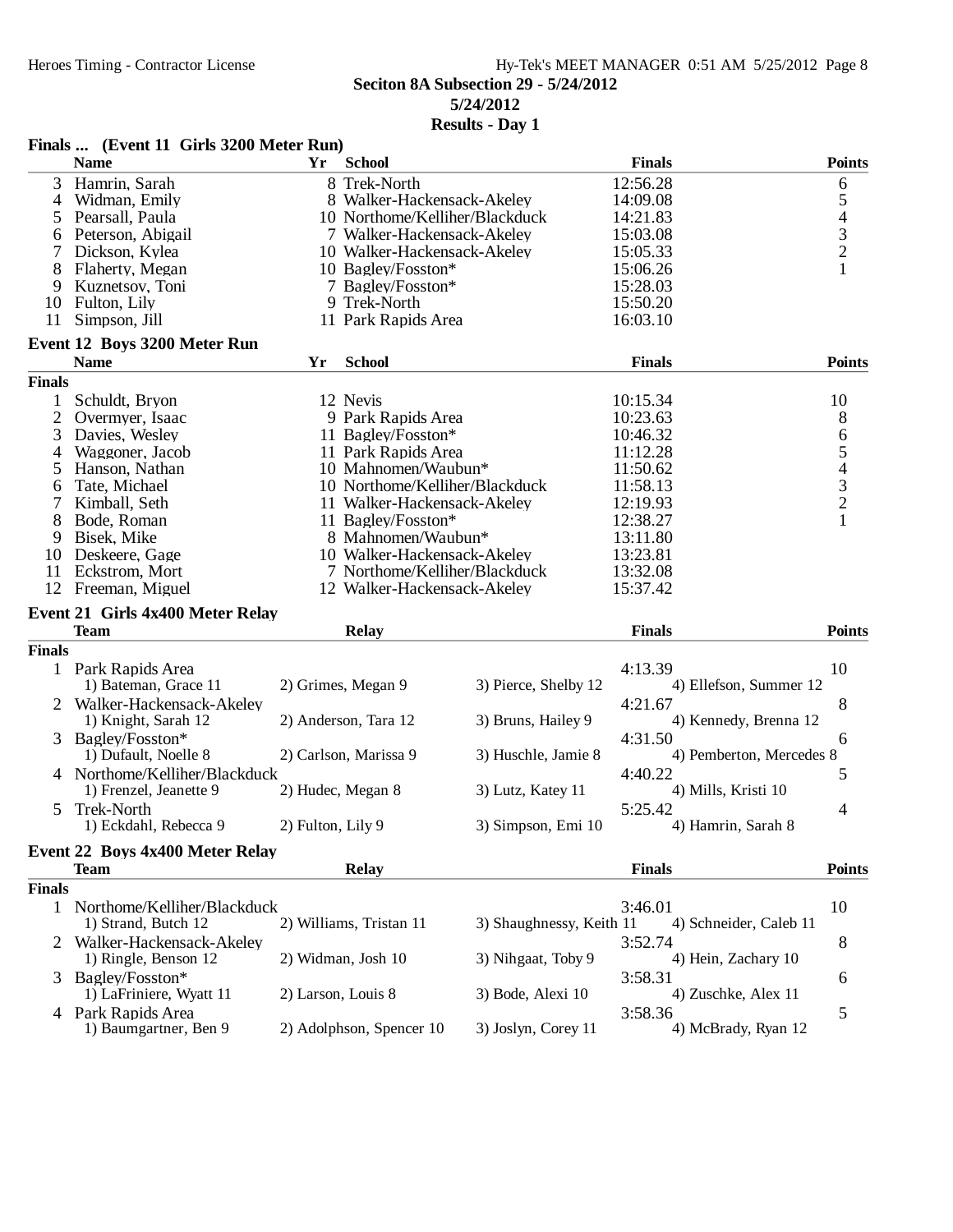### Heroes Timing - Contractor License Hy-Tek's MEET MANAGER 0:51 AM 5/25/2012 Page 9 **Seciton 8A Subsection 29 - 5/24/2012 5/24/2012**

|                | Finals  (Event 22 Boys 4x400 Meter Relay) |    |                                |                                 |                      |                            |
|----------------|-------------------------------------------|----|--------------------------------|---------------------------------|----------------------|----------------------------|
|                | <b>Team</b>                               |    | <b>Relay</b>                   | <b>Finals</b>                   |                      | <b>Points</b>              |
| 5              | Mahnomen/Waubun*<br>1) Francis, Kurtis 9  |    | 2) Krebsbach, Trevor 10        | 4:21.13<br>3) McArthur, Ryan 11 | 4) Olson, Channing 9 | 4                          |
|                | <b>Event 25 Girls High Jump</b>           |    |                                |                                 |                      |                            |
|                | <b>Name</b>                               | Yr | <b>School</b>                  | <b>Finals</b>                   |                      | <b>Points</b>              |
| <b>Finals</b>  |                                           |    |                                |                                 |                      |                            |
| 1              | Grimes, Megan                             |    | 9 Park Rapids Area             | 5-00.00                         |                      | 10                         |
| 2              | Lutz, Katey                               |    | 11 Northome/Kelliher/Blackduck | $4 - 10.00$                     |                      | 8                          |
| 3              | Lauderbaugh, Tori                         |    | 11 Park Rapids Area            | $4 - 10.00$                     |                      |                            |
| 4              | Drury, Taylor                             |    | 11 Nevis                       | 4-08.00                         |                      |                            |
| 5              | Gapinski, Amber                           |    | 9 Walker-Hackensack-Akeley     | $4 - 06.00$                     |                      | 65432                      |
| 6              | Bruns, Riley                              |    | 10 Walker-Hackensack-Akeley    | 4-06.00                         |                      |                            |
|                | Olson, Elizabeth                          |    | 9 Bagley/Fosston*              | 4-04.00                         |                      |                            |
| 8              | Ridlon, Charity                           |    | 10 Park Rapids Area            | 4-04.00                         |                      | $\mathbf{1}$               |
| 9              | Dufault, Noelle                           |    | 8 Bagley/Fosston*              | 4-04.00                         |                      |                            |
| 9              | Walters, Jordan                           |    | 10 Nevis                       | $4 - 04.00$                     |                      |                            |
| 11             | Heck, Kelly                               |    | 10 Northome/Kelliher/Blackduck | 4-04.00                         |                      |                            |
| 12             | Hockett, Kaitlyn                          |    | 8 Nevis                        | $4 - 02.00$                     |                      |                            |
| 13             | Frenzel, Jeanette                         |    | 9 Northome/Kelliher/Blackduck  | $4 - 02.00$                     |                      |                            |
| $---$          | Littlewolf, Paige                         |    | 9 Mahnomen/Waubun*             |                                 | <b>NH</b>            |                            |
| $---$          | Shaver, Courtney                          |    | 7 Bagley/Fosston*              |                                 | NH                   |                            |
|                | <b>Event 26 Boys High Jump</b>            |    |                                |                                 |                      |                            |
|                | <b>Name</b>                               | Yr | <b>School</b>                  | <b>Finals</b>                   |                      | <b>Points</b>              |
| <b>Finals</b>  |                                           |    |                                |                                 |                      |                            |
|                | Shaughnessy, Keith                        |    | 11 Northome/Kelliher/Blackduck | $5 - 10.00$                     |                      | 10                         |
| $\overline{2}$ | Feder, Jordan                             |    | 10 Nevis                       | $5 - 10.00$                     |                      |                            |
| 3              | Wolff, Scott                              |    | 12 Park Rapids Area            | 5-08.00                         |                      | 8                          |
| 4              | Ginos, Caleb                              |    | 11 Walker-Hackensack-Akeley    | 5-08.00                         |                      | $rac{6}{5}$<br>$rac{4}{3}$ |
| 5              | Head, Brenin                              |    | 10 Northome/Kelliher/Blackduck | 5-04.00                         |                      |                            |
| 6              | Hein, Zachary                             |    | 10 Walker-Hackensack-Akeley    | 5-04.00                         |                      |                            |
|                | Bjorge, Bob                               |    | 10 Mahnomen/Waubun*            | 5-02.00                         |                      | 1.50                       |
|                | Peterson, Jonathon                        |    | 11 Walker-Hackensack-Akeley    | 5-02.00                         |                      | 1.50                       |
| 9              | Nelson, Cole                              |    | 9 Bagley/Fosston*              | 5-02.00                         |                      |                            |
| 10             | Zuschke, Alex                             |    | 11 Bagley/Fosston*             | 5-02.00                         |                      |                            |
| $---$          | Pavek, Tommy                              |    | 8 Mahnomen/Waubun*             |                                 | <b>NH</b>            |                            |
|                |                                           |    |                                |                                 |                      |                            |
|                | <b>Event 27 Girls Pole Vault</b>          |    |                                |                                 |                      |                            |
|                | <b>Name</b>                               | Yr | <b>School</b>                  | <b>Finals</b>                   |                      | <b>Points</b>              |
| <b>Finals</b>  |                                           |    |                                |                                 |                      |                            |
|                | Knight, Sarah                             |    | 12 Walker-Hackensack-Akeley    | 9-06.00                         |                      | 10                         |
| 2              | Bateman, Grace                            |    | 11 Park Rapids Area            | $9 - 00.00$                     |                      | 8                          |
| 3              | Balstad, Gina                             |    | 9 Bagley/Fosston*              | $9 - 00.00$                     |                      | 6                          |
| 4              | Helen Berntson, Mary                      |    | 10 Bagley/Fosston*             | 7-06.00                         |                      | 4.50                       |
| 4              | Baumgartner, Bonnie                       |    | 12 Park Rapids Area            | 7-06.00                         |                      | 4.50                       |
|                | Drury, Caroline                           |    | 7 Park Rapids Area             |                                 | <b>NH</b>            |                            |
|                | <b>Event 28 Boys Pole Vault</b>           |    |                                |                                 |                      |                            |
|                | <b>Name</b>                               | Yr | <b>School</b>                  | <b>Finals</b>                   |                      | <b>Points</b>              |
| <b>Finals</b>  |                                           |    |                                |                                 |                      |                            |
|                | 1 Drury, Forrest                          |    | 12 Park Rapids Area            | 12-00.00                        |                      | 10                         |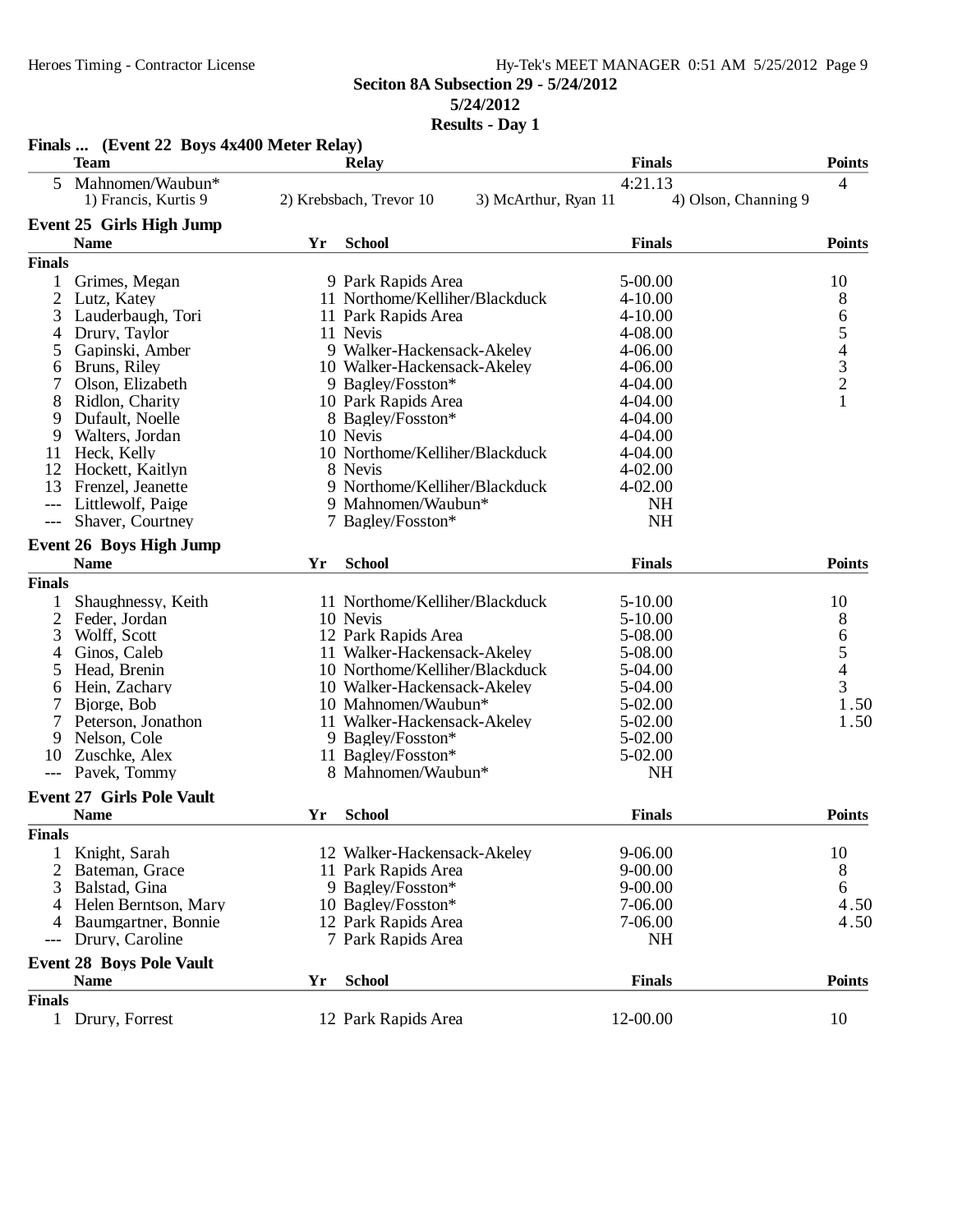## Heroes Timing - Contractor License Hy-Tek's MEET MANAGER 0:51 AM 5/25/2012 Page 10 **Seciton 8A Subsection 29 - 5/24/2012 5/24/2012**

|               | Finals  (Event 28 Boys Pole Vault)    |    |                                |               |                                                 |
|---------------|---------------------------------------|----|--------------------------------|---------------|-------------------------------------------------|
|               | <b>Name</b>                           | Yr | <b>School</b>                  | <b>Finals</b> | <b>Points</b>                                   |
| 2             | Nistler, Dylan                        |    | 12 Walker-Hackensack-Akeley    | 10-00.00      | 8                                               |
| 3             | McArthur, Ryan                        |    | 11 Mahnomen/Waubun*            | $9 - 06.00$   | 6                                               |
| 4             | Ginos, Caleb                          |    | 11 Walker-Hackensack-Akeley    | $9 - 00.00$   |                                                 |
| 5             | Dennis, Chris                         |    | 12 Walker-Hackensack-Akeley    | 8-06.00       | $\begin{array}{c} 5 \\ 4 \\ 3 \\ 2 \end{array}$ |
| 6             | Adolphson, Spencer                    |    | 10 Park Rapids Area            | 8-00.00       |                                                 |
|               | Borud, Ari                            |    | 10 Bagley/Fosston*             | 8-00.00       |                                                 |
| 8             | Olson, Preston                        |    | 9 Bagley/Fosston*              | 7-06.00       | $\mathbf{1}$                                    |
|               | Kologi, Cody                          |    | 11 Mahnomen/Waubun*            | <b>NH</b>     |                                                 |
|               | <b>Event 29 Girls Long Jump</b>       |    |                                |               |                                                 |
|               | <b>Name</b>                           | Yr | <b>School</b>                  | <b>Finals</b> | <b>Points</b>                                   |
| <b>Finals</b> |                                       |    |                                |               |                                                 |
| 1             | Knight, Sarah                         |    | 12 Walker-Hackensack-Akeley    | 15-06.50      | 10                                              |
| 2             | Cosca, Courtney                       |    | 11 Bagley/Fosston*             | 14-06.75      | 8                                               |
| 3             | Hill, Danielle                        |    | 12 Park Rapids Area            | 13-08.75      |                                                 |
| 4             | West, Katie                           |    | 9 Mahnomen/Waubun*             | 12-11.50      |                                                 |
|               | Pemberton, Mercedes                   |    | 8 Bagley/Fosston*              | 12-10.75      |                                                 |
| 5<br>6        | Hofford, Bailee                       |    | 8 Park Rapids Area             | 12-09.00      |                                                 |
| 7             | Benson, Kali                          |    | 9 Trek-North                   | 12-05.50      | 65432                                           |
| 8             | Pearsall, Paula                       |    | 10 Northome/Kelliher/Blackduck | 12-01.50      | $\mathbf{1}$                                    |
| 9             |                                       |    | 10 Park Rapids Area            | 11-11.25      |                                                 |
| 10            | Rittgers, Justine                     |    | 8 Northome/Kelliher/Blackduck  | 11-04.75      |                                                 |
|               | Grundmeier, Christina<br>Fulton, Lily |    | 9 Trek-North                   | 11-01.25      |                                                 |
| 11<br>12      |                                       |    | 8 Northome/Kelliher/Blackduck  | 11-00.00      |                                                 |
| 13            | Duresky, Lindsey                      |    |                                | 10-11.75      |                                                 |
|               | Kubiak, Josie                         |    | 9 Bagley/Fosston*              |               |                                                 |
|               | <b>Event 30 Boys Long Jump</b>        |    |                                |               |                                                 |
|               | <b>Name</b>                           | Yr | <b>School</b>                  | <b>Finals</b> | <b>Points</b>                                   |
| <b>Finals</b> |                                       |    |                                |               |                                                 |
|               | Hein, Zachary                         |    | 10 Walker-Hackensack-Akeley    | 18-07.00      | 10                                              |
| 2             | Carlson, Austin                       |    | 10 Park Rapids Area            | 18-06.50      | 8                                               |
| 3             | Feder, Jordan                         |    | 10 Nevis                       | 18-03.00      |                                                 |
| 4             | Cage, Walker                          |    | 8 Bagley/Fosston*              | 17-11.00      | 65432                                           |
| 5             | Pavek, Tommy                          |    | 8 Mahnomen/Waubun*             | 17-08.00      |                                                 |
| 6             | Gorder, Caleb                         |    | 10 Park Rapids Area            | 16-06.50      |                                                 |
|               | Berquist, Jordan                      |    | 12 Park Rapids Area            | 16-06.00      |                                                 |
| 8             | Tonihka, Sequoyah                     |    | 7 Mahnomen/Waubun*             | 16-04.00      | $\mathbf{1}$                                    |
| 9             | Olson, Preston                        |    | 9 Bagley/Fosston*              | 16-02.00      |                                                 |
| 10            | Anderson, Jared                       |    | 8 Walker-Hackensack-Akeley     | 15-09.00      |                                                 |
| 11            | Ovitt, Dustin                         |    | 10 Walker-Hackensack-Akeley    | 15-04.50      |                                                 |
| 12            | Olson, Channing                       |    | 9 Mahnomen/Waubun*             | 15-03.50      |                                                 |
| 13            | Miller, Zach                          |    | 10 Nevis                       | 14-10.50      |                                                 |
|               | 14 Windom, Kyote                      |    | 10 Cass Lake-Bena              | 13-04.50      |                                                 |
| 15            | Holman, Sebastian                     |    | 10 Trek-North                  | 12-07.50      |                                                 |
| 16            | Hawkins, William                      |    | 8 Trek-North                   | 12-06.50      |                                                 |
| ---           | Gabrelcik, Jared                      |    | 10 Bagley/Fosston*             | ND            |                                                 |
| $---$         | Olafson, Travis                       |    | 11 Northome/Kelliher/Blackduck | ND            |                                                 |
| $---$         | Schlichting, Cody                     |    | 9 Trek-North                   | ND            |                                                 |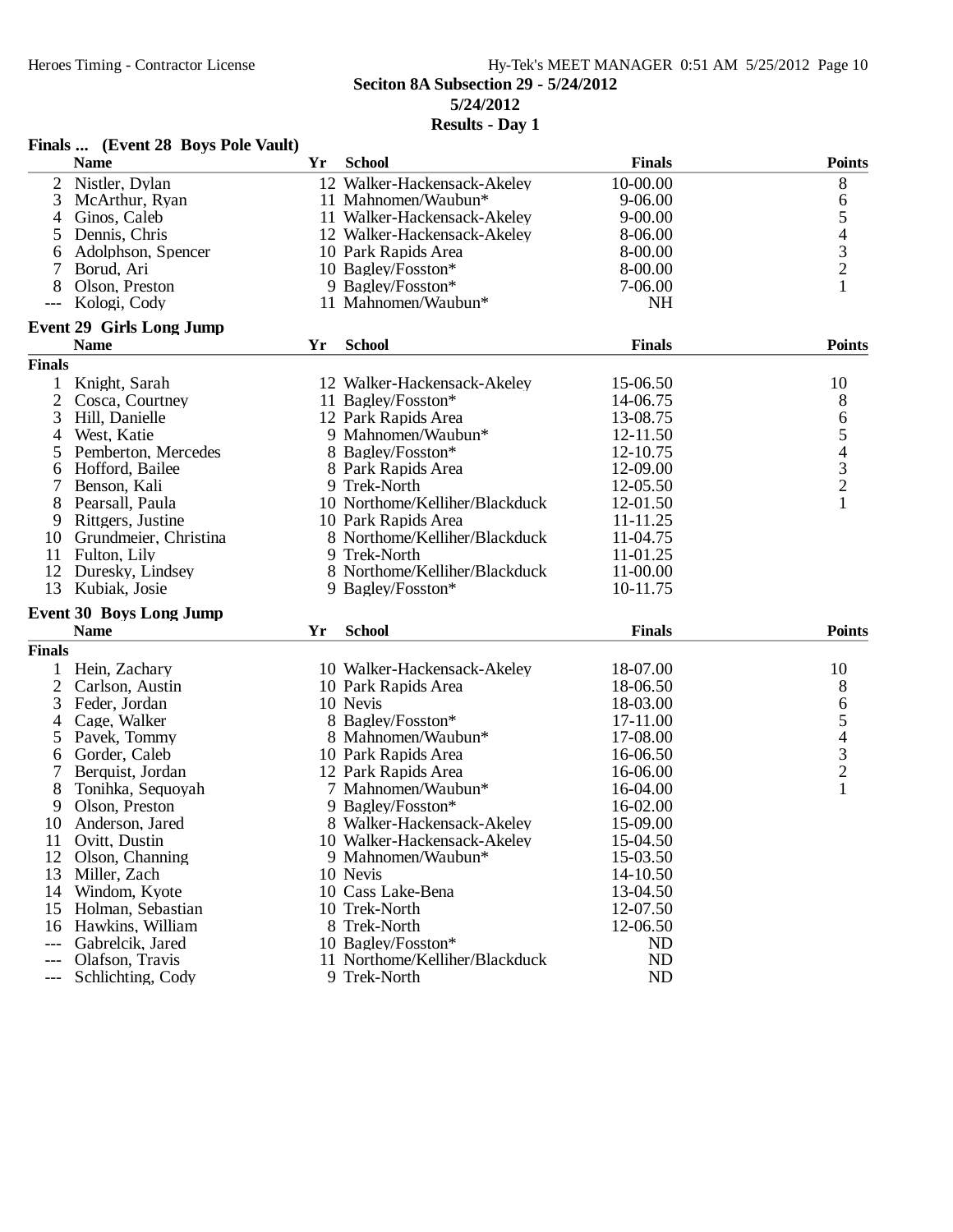# Heroes Timing - Contractor License Hy-Tek's MEET MANAGER 0:51 AM 5/25/2012 Page 11 **Seciton 8A Subsection 29 - 5/24/2012 5/24/2012**

| <b>Event 31 Girls Triple Jump</b> |  |  |  |
|-----------------------------------|--|--|--|
|-----------------------------------|--|--|--|

|                | <b>Name</b>                        | Yr | <b>School</b>                  | <b>Finals</b> | <b>Points</b>                              |
|----------------|------------------------------------|----|--------------------------------|---------------|--------------------------------------------|
| <b>Finals</b>  |                                    |    |                                |               |                                            |
| 1              | Bruns, Hailey                      |    | 9 Walker-Hackensack-Akeley     | 31-06.00      | 10                                         |
| $\overline{2}$ | Merschman, Camille                 |    | 8 Bagley/Fosston*              | 31-05.50      | 8                                          |
| 3              | Klingenberg, Emily                 |    | 12 Park Rapids Area            | 31-04.75      | 6                                          |
| 4              | Albright, Jennifer                 |    | 9 Bagley/Fosston*              | 29-10.50      | $\mathfrak s$                              |
| 5              | Hill, Paige                        |    | 8 Park Rapids Area             | 28-08.75      |                                            |
| 6              | Widman, Emily                      |    | 8 Walker-Hackensack-Akeley     | 28-07.25      | $\begin{array}{c} 4 \\ 3 \\ 2 \end{array}$ |
| 7              | Heck, Kelly                        |    | 10 Northome/Kelliher/Blackduck | 28-02.00      |                                            |
| 8              | Molitor, Hannah                    |    | 8 Bagley/Fosston*              | 27-11.50      |                                            |
| 9              | Wolff, Bria                        |    | 9 Park Rapids Area             | 27-10.00      |                                            |
| 10             | Olson, Mailie                      |    | 10 Northome/Kelliher/Blackduck | 23-04.50      |                                            |
|                | <b>Event 32 Boys Triple Jump</b>   |    |                                |               |                                            |
|                | <b>Name</b>                        | Yr | <b>School</b>                  | <b>Finals</b> | <b>Points</b>                              |
| <b>Finals</b>  |                                    |    |                                |               |                                            |
| 1              | Wolff, Scott                       |    | 12 Park Rapids Area            | 38-02.00      | 10                                         |
| $\mathfrak{2}$ | Peterson, Jonathon                 |    | 11 Walker-Hackensack-Akeley    | 37-06.50      | 8                                          |
| 3              | Widman, Josh                       |    | 10 Walker-Hackensack-Akeley    | 35-08.50      | 6                                          |
| 4              | Kantonen, Jared                    |    | 10 Park Rapids Area            | 35-02.75      |                                            |
| 5              | Larson, Louis                      |    | 8 Bagley/Fosston*              | 35-02.75      | $\frac{5}{4}$                              |
|                | Peterson, Landon                   |    | 10 Bagley/Fosston*             | 34-00.00      |                                            |
| 6<br>7         | Williams, Tristan                  |    | 11 Northome/Kelliher/Blackduck | 33-11.00      | $\frac{3}{2}$                              |
| 8              | Schmid, Brandon                    |    | 11 Northome/Kelliher/Blackduck | 33-10.25      | $\mathbf{1}$                               |
|                | Kennedy, Conner                    |    |                                |               |                                            |
| 9              |                                    |    | 9 Walker-Hackensack-Akeley     | 33-02.00      |                                            |
| 10             | Paulson, Erik                      |    | 10 Bagley/Fosston*             | 32-07.00      |                                            |
| 11             | Tonihka, Sequoyah                  |    | 7 Mahnomen/Waubun*             | 28-06.75      |                                            |
|                | <b>Event 33 Girls Discus Throw</b> |    |                                |               |                                            |
|                | <b>Name</b>                        | Yr | <b>School</b>                  | <b>Finals</b> | <b>Points</b>                              |
| <b>Finals</b>  |                                    |    |                                |               |                                            |
| 1              | Harshman, Sarah                    |    | 8 Park Rapids Area             | 93-07.50      | 10                                         |
| $\overline{2}$ | Fahey, Rachel                      |    | 8 Northome/Kelliher/Blackduck  | 91-05.50      | $\,8\,$                                    |
| 3              | Nistler, Kim                       |    | 10 Walker-Hackensack-Akeley    | 82-09         |                                            |
| 4              | Harshman, Samantha                 |    | 10 Park Rapids Area            | 82-04.50      | $\begin{array}{c} 6 \\ 5 \\ 4 \end{array}$ |
| 5              | Radtke, Jenna                      |    | 11 Mahnomen/Waubun*            | 80-01         |                                            |
| 6              | Hill, Danielle                     |    | 12 Park Rapids Area            | 76-06         | $\frac{3}{2}$                              |
| 7              | Espeseth, Shayley                  |    | 8 Bagley/Fosston*              | $72-10$       |                                            |
| 8              | Fischer, Shania                    |    | 9 Bagley/Fosston*              | 72-07         | $\mathbf{1}$                               |
| 9              | Carrigan, Carrie                   |    | 11 Northome/Kelliher/Blackduck | 70-11         |                                            |
| 10             | Anderson, Tara                     |    | 12 Walker-Hackensack-Akeley    | 70-08         |                                            |
| 11             | Brun, Meghan                       |    | 9 Cass Lake-Bena               | 66-08         |                                            |
| 12             | Ahrendt, Cambria                   |    | 10 Nevis                       | 60-02.50      |                                            |
| 13             | Brakefield, Ellen                  |    | 11 Mahnomen/Waubun*            | 55-07         |                                            |
| 14             | Eckdahl, Michelle                  |    | 10 Trek-North                  | 53-08         |                                            |
| 15             | Carrigan, Miranda                  |    | 8 Northome/Kelliher/Blackduck  | 53-07.50      |                                            |
| 16             | Eckdahl, Heidi                     |    | 10 Trek-North                  | 51-01.50      |                                            |
| 17             | Flaherty, Megan                    |    | 10 Bagley/Fosston*             | 49-04         |                                            |
| 18             | Sauck, Alexis                      |    | 9 Mahnomen/Waubun*             | $43 - 05$     |                                            |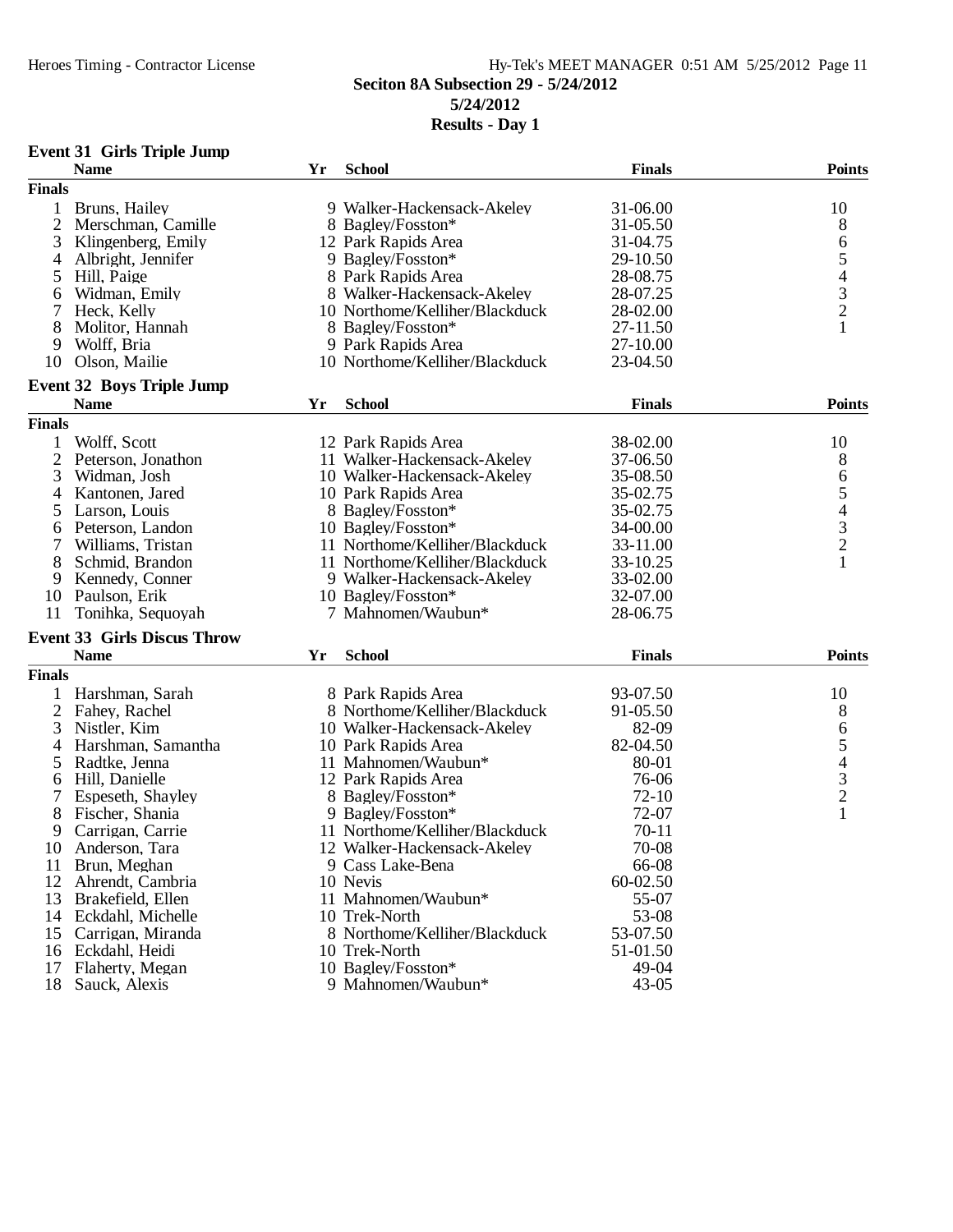#### Heroes Timing - Contractor License Hy-Tek's MEET MANAGER 0:51 AM 5/25/2012 Page 12 **Seciton 8A Subsection 29 - 5/24/2012 5/24/2012 Results - Day 1**

### **Event 34 Boys Discus Throw**

|                | <b>Name</b>                    | Yr | <b>School</b>                  | <b>Finals</b> | <b>Points</b>                                   |
|----------------|--------------------------------|----|--------------------------------|---------------|-------------------------------------------------|
| <b>Finals</b>  |                                |    |                                |               |                                                 |
| 1              | Handyside, Kal                 |    | 10 Mahnomen/Waubun*            | 127-03        | 10                                              |
| $\overline{c}$ | Ritter, Brandon                |    | 12 Park Rapids Area            | 119-06        | 8                                               |
| 3              | Tretbar, Cole                  |    | 12 Park Rapids Area            | 119-03        | 6                                               |
| 4              | Keranen, Jacob                 |    | 11 Nevis                       | 114-08        |                                                 |
| 5              | Fisher, Anthony                |    | 11 Walker-Hackensack-Akeley    | 114-06        |                                                 |
| 6              | Paul, Daniel                   |    | 11 Walker-Hackensack-Akeley    | 112-02        | $\begin{array}{c} 5 \\ 4 \\ 3 \\ 2 \end{array}$ |
| 7              | Pierson, Scott                 |    | 12 Northome/Kelliher/Blackduck | 108-01        |                                                 |
| 8              | Freeman, Miguel                |    | 12 Walker-Hackensack-Akeley    | 102-03        |                                                 |
| 9              | LaFriniere, Wyatt              |    | 11 Bagley/Fosston*             | 92-03         |                                                 |
| 10             | Godwin, Landon                 |    | 8 Nevis                        | 88-02         |                                                 |
| 11             | Haugo, Trevor                  |    | 10 Mahnomen/Waubun*            | 85-09         |                                                 |
| 12             | Eckstrom, Mort                 |    | 7 Northome/Kelliher/Blackduck  | 80-03         |                                                 |
|                | 13 Francis, Kurtis             |    | 9 Mahnomen/Waubun*             | 76-03         |                                                 |
| 14             | Schlichting, Cody              |    | 9 Trek-North                   | 65-02         |                                                 |
| 15             | Eckstrom, Paul                 |    | 9 Northome/Kelliher/Blackduck  | 63-08         |                                                 |
| 16             | Miller, Kiefer                 |    | 8 Nevis                        | $11-06$       |                                                 |
| $---$          | Schmaus, Logan                 |    | 12 Park Rapids Area            | <b>ND</b>     |                                                 |
|                |                                |    |                                |               |                                                 |
|                | <b>Event 35 Girls Shot Put</b> |    |                                |               |                                                 |
|                | <b>Name</b>                    | Yr | <b>School</b>                  | <b>Finals</b> | <b>Points</b>                                   |
| <b>Finals</b>  |                                |    |                                |               |                                                 |
| 1              | Harshman, Samantha             |    | 10 Park Rapids Area            | 28-08.00      | 10                                              |
| $\overline{2}$ | Carrigan, Carrie               |    | 11 Northome/Kelliher/Blackduck | 27-11.50      | 8                                               |
| 3              | Johnk, Kayla                   |    | 10 Park Rapids Area            | 26-02.00      |                                                 |
| 4              | Brakefield, Ellen              |    | 11 Mahnomen/Waubun*            | 26-01.50      | 654321                                          |
| 5              | Hill, Danielle                 |    | 12 Park Rapids Area            | 26-00.75      |                                                 |
| 6              | Brun, Meghan                   |    | 9 Cass Lake-Bena               | 25-05.75      |                                                 |
| 7              | Simpson, Emi                   |    | 10 Trek-North                  | 24-03.50      |                                                 |
| 8              | Carrigan, Miranda              |    | 8 Northome/Kelliher/Blackduck  | 24-02.00      |                                                 |
| 9              | Hargreaves, Elizabeth          |    | 9 Bagley/Fosston*              | 23-04.00      |                                                 |
| 10             | Eckdahl, Michelle              |    | 10 Trek-North                  | 22-06.25      |                                                 |
| 11             | Drury, Karly                   |    | <b>Nevis</b>                   | 22-04.50      |                                                 |
| 12             | Espeseth, Shayley              |    | 8 Bagley/Fosston*              | 22-03.50      |                                                 |
| 13             | Fischer, Shania                |    | 9 Bagley/Fosston*              | 22-00.50      |                                                 |
| 14             | Ahrendt, Cambria               |    | 10 Nevis                       | 21-08.00      |                                                 |
| 15             | Radtke, Jenna                  |    | 11 Mahnomen/Waubun*            | 21-05.00      |                                                 |
| 15             | Williams, Michaela             |    | 8 Northome/Kelliher/Blackduck  | 21-05.00      |                                                 |
| 17             | Nistler, Kim                   |    | 10 Walker-Hackensack-Akeley    | 20-06.00      |                                                 |
|                |                                |    |                                |               |                                                 |
|                | <b>Event 36 Boys Shot Put</b>  |    |                                |               |                                                 |
|                | <b>Name</b>                    | Yr | <b>School</b>                  | <b>Finals</b> | <b>Points</b>                                   |
| <b>Finals</b>  |                                |    |                                |               |                                                 |
| 1              | Tretbar, Cole                  |    | 12 Park Rapids Area            | 45-02.00      | 10                                              |
| 2              | Ritter, Brandon                |    | 12 Park Rapids Area            | 43-00.75      | 8                                               |
| 3              | Zimmer, Christopher            |    | 11 Walker-Hackensack-Akeley    | 42-10.00      | 6                                               |
| 4              | Fisher, Anthony                |    | 11 Walker-Hackensack-Akeley    | 42-07.00      | $\frac{5}{4}$                                   |
| 5              | Freeman, Miguel                |    | 12 Walker-Hackensack-Akeley    | 39-09.50      |                                                 |
| 6              | Pierson, Scott                 |    | 12 Northome/Kelliher/Blackduck | 39-08.00      | 3                                               |